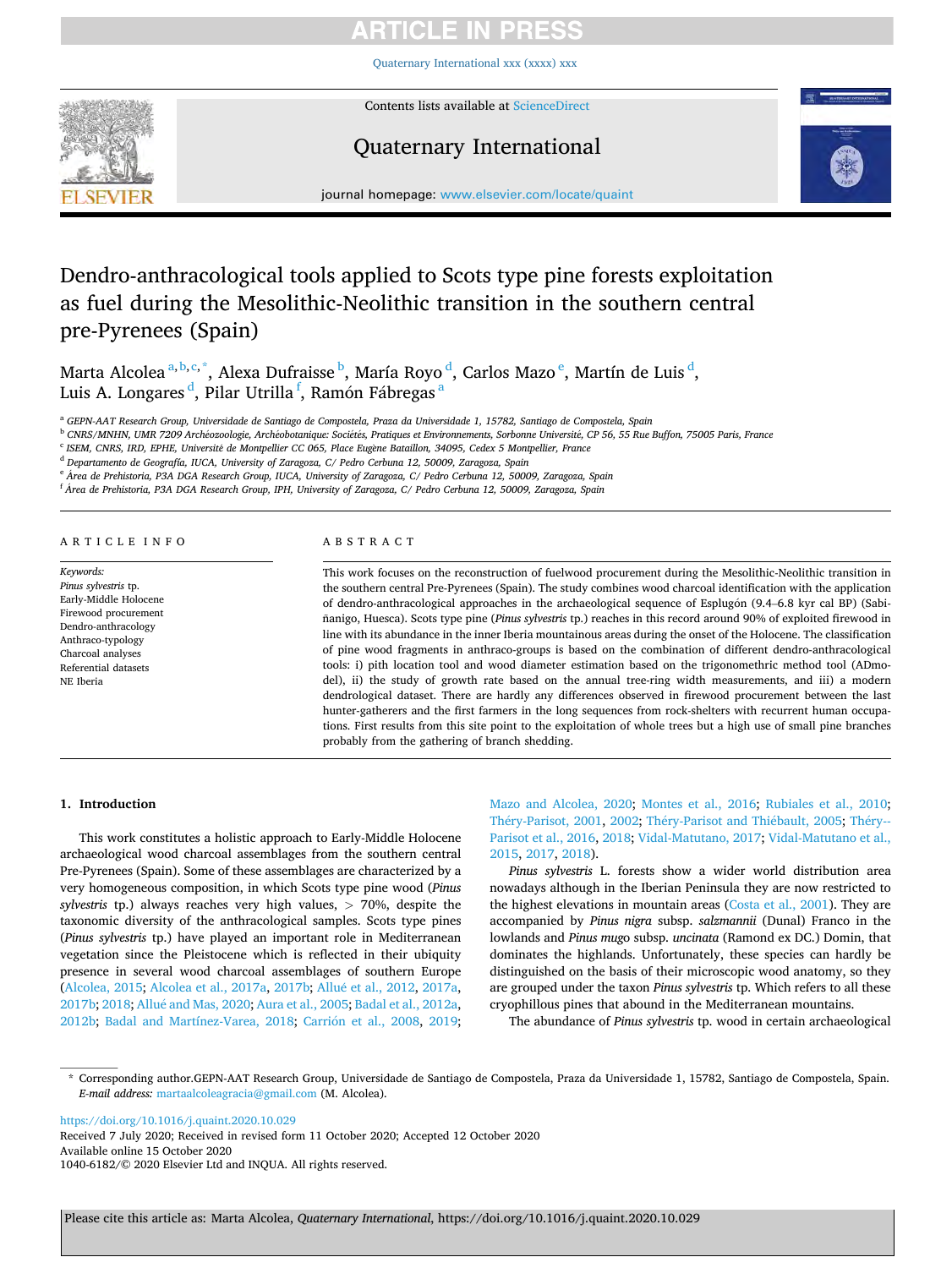# TICLE IN PRESS

# <span id="page-1-0"></span>Arha de Riel site

Fig. 1. Location of the Esplugón site (Huesca, Spain), the Station 1 sampled for modern dendrological reference (Secorún) and the main surrounding archaeological sites mentioned in the text. Base: MDT200 IGN (Spanish Government).



**Fig. 2.** Location of the rock-shelter in relation with their current biogeographical framework. Photographs: J.L. Peña and C. Mazo (University of Zaragoza).

records for thousands of years implies an evident limitation in the interpretation of the archaeological record from the point of view of standard wood charcoal analysis. However, the large amount of available fragments from the same taxon (Allué et al., 2009; Allué and Mas, [2020;](#page-11-0) Caruso-Fermé and Théry-Parisot, 2018; [Dufraisse, 2006](#page-12-0); Dufraisse [and García-Martínez, 2011;](#page-12-0) [Dufraisse et al., 2017,](#page-12-0) [2020; García-Martí](#page-12-0)[nez and Dufraisse, 2012;](#page-12-0) Henry and Théry-Parisot, 2014; [Paradis--](#page-12-0)[Grenouillet et al., 2013](#page-12-0); Théry-Parisot et al., 2011; Théry-Parisot and [Henry, 2012; Vidal-Matutano et al., 2017](#page-13-0)) also presents an opportunity to apply innovative anthracological and dendro-anthracological tools to the study of these anthracological contexts.

In this paper, the previously unpublished wood charcoal analysis of the entire archaeological sequence of the Esplugón site (Huesca, NE Iberia) is presented in its regional context. In addition, we introduce the quantitative study of the wood charcoal alterations, as well as the first results of the application of dendro-anthracological tools to wood charcoal fragments, which permit reconstructing which parts of the plants were exploited. For the latter, it has been necessary to create a specific modern dendrological dataset for Scots type pines (*Pinus sylvestris* tp.) in the south central Pre-Pyrenees. All these approaches enable a better global understanding of forest management by the human inhabitants of the site. The archaeological sequence of Esplugón, including

*Quaternary International xxx (xxxx) xxx*

succesive Mesolithic and Neolithic occupations, allows a comparison of fuelwood procurement between the last hunter-gatherers and the first farmers in this region. This work constitutes a starting point for future wood charcoal studies in Pleistocene and Holocene sequences from NE Iberia.

### **2. Regional setting and site description**

The southern central Pre-Pyrenees represent a key region for understanding the Mesolithic-Neolithic transition in NE Iberia [\(Alcolea,](#page-11-0)  [2018; Laborda, 2019\)](#page-11-0). The Pyrenean foothills, or Pre-Pyrenees (450–950 m asl), comprise human occupations in rock-shelters and caves, some of them containing long sequences of prehistoric occupation, such as Esplugón, Forcas, Artusia, Aizpea and Arba de Biel sites ([Utrilla et al., 2016](#page-13-0), Obón et al., 2019; [Utrilla and Mazo, 2014;](#page-13-0) [Gar](#page-12-0)cía-Martínez de Lagrán et al., 2017; Barandiarán and Cava, 2002; [Montes et al., 2016](#page-12-0)) (Fig. 1). All sites have many similarities as they contain recurrent and probably short-term occupations and they are strategically locatedover the valley, controlling both human and prey movements. Wood charcoal analysis has been recently performed in all of them ([Zapata, 2001;](#page-13-0) [Alcolea, 2015;](#page-11-0) [Montes et al., 2016;](#page-12-0) [García--](#page-12-0)Martínez de Lagrán et al., 2017 and current study).

Esplugón is the largest rock-shelter in the southern central Pyrenees known so far for this chrono-cultural period (Fig. 2). It is located in the middle transverse corridor of the Guarga valley (Huesca, NE Iberia) between the Pre-Pyrenees and the Pyrenees. The description of six Mesolithic and Neolithic archaeological layers makes it a reference site for understanding the Neolithisation process in the Ebro basin (NE Iberia) ([Utrilla et al., 2012,](#page-13-0) [2016](#page-13-0); [Berdejo](#page-12-0) and Obón, 2013; Berdejo [et al., 2018](#page-12-0); Obón et al., 2019). Seven archaeological layers have been identified (numbered 1–7 from top to bottom) organized in 4 chrono-cultural stages of prehistoric occupation ([Fig. 3\)](#page-2-0):

- Stage 1. Layer 1. A partially disturbed Chalcolithic layer, which contained both Chalcolithic and historical materials.
- Stage 2. Layers 2 and 3 sup. An Early Neolithic (EN) occupation, in which geometric microliths with abrupt retouching was recovered, as well as occasional bone tools and pottery fragments with incised and cardial decorations.
- Stage 3. Layers 3 inf. And 4. A Late Mesolithic (LM) or Geometric Mesolithic occupation, in which a rich lithic assemblage of geometric microliths was recovered, with triangles in the earlier phases and later on trapezes.
- Stage 4. Layers 5 and 6. An Early Mesolithic (EM) occupation which still lacks an accurate chrono-cultural definition. Although the occasional lithic materials recovered seem to fit with a Notches and Denticulate Mesolithic (layer 5) and a Microblade Epipaleolithic (layer 6), the available radiocarbon dates do not support the Epipalaeolithic attribution.

14 radiocarbon dates ([Table 1](#page-2-0) and [Fig. 4\)](#page-3-0) place the occupation of the site (excluding Stage 1) between 9.4 and 6.8 kyr cal BP (Obón et al., [2019;](#page-12-0) [Laborda, 2019\)](#page-12-0). The Early Mesolithic (EM) stage occurs during the last millennium of the Early Holocene (9.4–8.5 kyr cal BP). The start of the Geometric Mesolithic or Late Mesolithic (LM) stage coincides with the 8.4 and 8.2 arid events that give rise to the Middle Holocene in the region (8.5–7.5 kyr cal BP). Finally, the Early Neolithic (EN) stage occurs during the Middle Holocene (7.3–6.8 kyr cal BP).

Archaeological materials recovered at the site as well as the preliminary archaeozoological results suggest that hunting was the main focus of the settlement throughout the excavated sequence. Recurrent short-term occupations are proposed for the Mesolithic while more or less stable, long-term occupations involving various activities (scraping, drilling, mowing) besides hunting, have been proposed for the Neolithic (Utrilla et al.,  $2016$ ; Obón et al.,  $2019$ ). In any case, the hunted species are characteristic of a forested environment dominated by red deer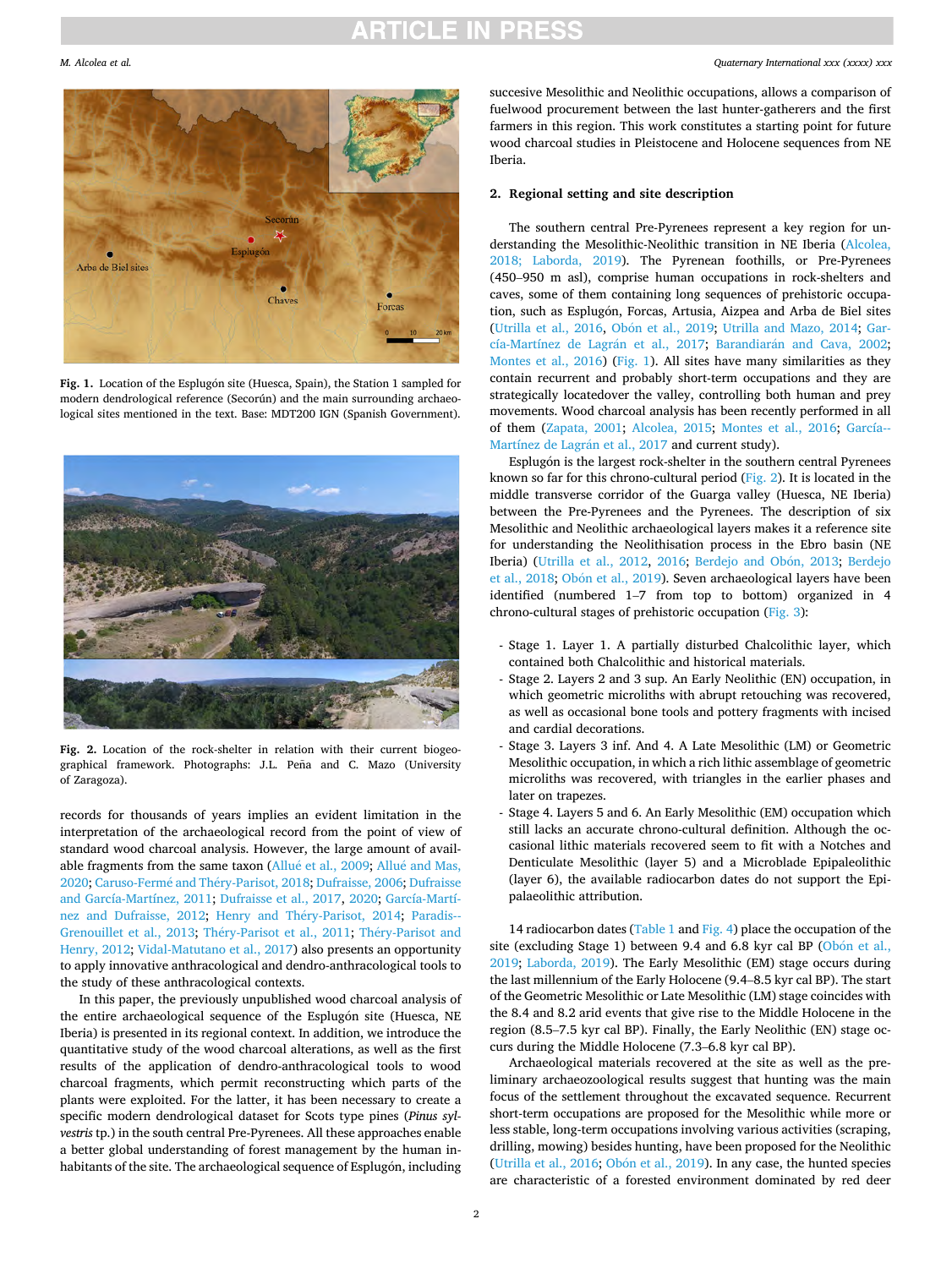*Quaternary International xxx (xxxx) xxx*

<span id="page-2-0"></span>

Fig. 3. West-east stratigraphic profile from the Esplugon site according to [Laborda \(2019\).](#page-12-0)

### **Table 1**

Radiocarbon dating from the Esplugón site in chronological order (OxCal v 4.3.2. IntCal13, [Reimer et al., 2013;](#page-13-0) [Bronk Ramsey, 2017](#page-12-0)). In italics, the dates which are not in agreement with its stratigraphic position, interpreted as intrusions due to bioturbations.

| Sample type | Lab. Ref.         | Date BP       | Date 2s cal BP | Archaeological Layer | Phase |
|-------------|-------------------|---------------|----------------|----------------------|-------|
| Bone        | Beta 338,509      | $5970 \pm 30$ | 6893-6731      | 3 sup                | EN    |
| Bone        | Beta 283,899      | $6120 \pm 40$ | 7159-6903      | 4                    | EN    |
| Bone        | <b>MAMS 30169</b> | $6166 \pm 23$ | 7163-6997      | 6                    | EN    |
| Bone        | <b>MAMS 30168</b> | $6282 \pm 22$ | 7259-7170      | 3 sup                | LM    |
| Bone        | Beta 313,517      | $6730 \pm 40$ | 7668-7514      | 3 inf                | LM    |
| Bone        | <b>MAMS 30166</b> | $6781 \pm 23$ | 7670-7588      | $\overline{2}$       | LM    |
| Bone        | Beta 306,723      | $6950 \pm 50$ | 7926-7681      | $3$ inf              | LM    |
| Bone        | <b>MAMS 30167</b> | $7355 \pm 23$ | 8291-8044      | 4                    | LM    |
| Charcoal    | GrA 59,632        | $7620 \pm 40$ | 8519-8366      |                      | LM    |
| Charcoal    | GrA 59,634        | $7715 \pm 45$ | 8585-8419      | 6                    | LM    |
| Bone        | Beta 306,725      | $7860 \pm 40$ | 8934-8547      | 5                    | EM    |
| Charcoal    | GrA 59,633        | $8015 \pm 45$ | 9021-8717      | 5                    | EM    |
| Bone        | Beta 306,722      | $8380 \pm 40$ | 9486-9300      | 6                    | EM    |

(*Cervus elaphus*), roe deer (*Capreolus*), and wild boar (*Sus scrofa*) (Obón [et al., 2019\)](#page-12-0). Despite the presence of some domestic animals only in layer 2, neither traces related to livestock sheltering and feeding nor storage structures have been found so far at the site [\(Laborda, 2019](#page-12-0)).

Esolugón is located at 800 m asl. This area is currently characterized by a continental Mediterranean climate with long, dry summers, an average annual temperature between 12 ◦C and 14 ◦C, and 500 mm of annual precipitation. The vegetation is characteristic of the transitional zone between the meso-Mediterranean and the oro-Mediterranean biogeographic zones ([Rivas Martínez, 1982\)](#page-13-0). Present-day vegetation is influenced by the altitudinal gradient, relief, calcareous lithology and the high levels of human impact. Vegetation around the site is dominated by degraded forest of deciduous *Quercus* (*Quercus faginea* Lam. and *Quercus cerrioides* Wilk & Costa), Scots pine (*Pinus sylvestris* L.), and mainly extensive plantations of Austrian pine (*Pinus nigra* subsp. *laricio*  Maire) growing throughout the valley. Boxwood (*Buxus sempervirens* L.), hawthorn (*Crataegus monogyna* Jacq.), dogwood (*Cornus sanguinea* L.), and brooms (*Echinospartum horridum* (Vahl) Rothm), grow abundantly in the scrubland and forest edges. The proximity of the Guarga river defines the ample presence of riparian vegetation dominated by black poplar (*Populus nigra* L.) and willow (*Salix eleagnos* Scop.).

### **3. Materials and methods**

### *3.1. Materials*

Archaeological works started in 2009. Specific strategies of sampling and recovery for archaeobotanical remains have been followed at Esplugón site during the 2012, 2013 and 2017 fieldwork seasons. Archaeological layers are characterized by high density and good preservation of charred wood remains. Hand-picking of visible charcoal remains found during fieldwork was accompanied by the wet sieving of all the excavated sediment through a 2-1 mm mesh. Also, flotation tests with a 0,5–0,25 mm mesh of 20 L of sediment per square meter and archaeological layer were performed by M. Alcolea in the Laboratory of Prehistory of the University of Zaragoza in 2018. No carpological remains have been found so far in the sampled archaeological deposit. Charred wood identified in this work corresponds to scattered charcoal in the sediment from samples recovered by hand-picking, wet sieving and flotation. Scattered charcoal is the result of consecutive combustion events reflecting successive collections of firewood [\(Chabal, 1997\)](#page-12-0). It constitutes a valuable source of information about the surrounding vegetation of the site and the activities of human groups in the past ([Chabal et al., 1999;](#page-12-0) Théry-Parisot et al., 2010).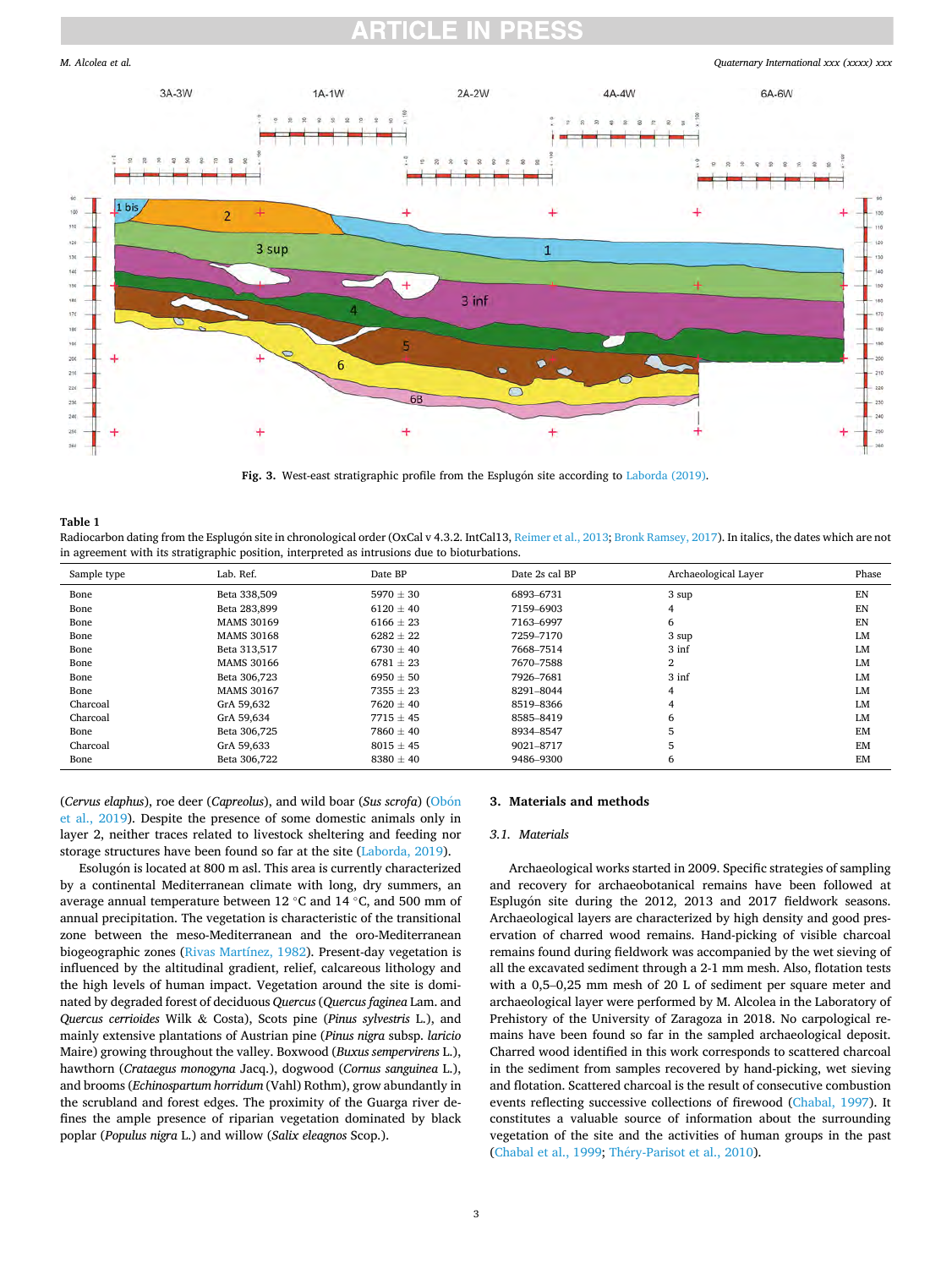<span id="page-3-0"></span>

Fig. 4. Plotted dates 14C-AMS cal BP from the Esplugón site and GRIP climate curve prepared by the authors. Dates calibrated with OxCal v4.4 (Bronk Ramsey, [2017\)](#page-12-0) and atmospheric curve IntCal20 ([Reimer et al., 2020](#page-13-0)).

## **Table 2**

Table summarizing applied dendrometric techniques according to Dufraisse et al., same volume.

| Dendro-<br>anthracological<br>parameter | Morpho-<br>anatomical<br>criteria | Dendro-anthracological tools                                                            |
|-----------------------------------------|-----------------------------------|-----------------------------------------------------------------------------------------|
| Growth rate                             | Tree-ring width                   | Dendrometry by image analysis<br>software                                               |
| Minimum diameter                        | Convergence of<br>ligneous rays   | Pith location tool and wood diameter<br>estimation Analysis Diameter model<br>(ADmodel) |

### *3.2. Methods*

### *3.2.1. Wood charcoal analyses*

Wood charcoal fragments were analysed following the standard methods in anthracology [\(Vernet, 1973\)](#page-13-0). For the taxonomic identification the wood anatomical features of each fragment were observed along the three anatomical planes under magnifications between  $\times$  50 and  $\times 600,$  using an incident light dark/bright field Leica DM2700M microscope at the University of Zaragoza (Spain). Botanical identifications were made by reference to wood anatomy atlases ([Schweingruber, 1990](#page-13-0); [García Esteban et al., 2003](#page-12-0)) and modern carbonized wood reference specimens. Nomenclature follows the guidelines in *Tela Botanica*  ([https://www.tela-botanica.org/\)](https://www.tela-botanica.org/). No significant differences in the number of identified taxa have been documented from the screened and floated samples.

### *3.2.2. Charcoal preservation and condition of wood*

Charcoal taphonomy in anthracological research provide additional information about plant growth, wood-gathering and combustion strategies, and post-deposition processes [\(Marguerie and Hunot, 2007](#page-12-0); Théry-Parisot et al., 2010). In this study 4 relevant features were recorded as absent or present: cell collapse, compression wood, radial cracks and vitrification ([Braadbaart and Poole, 2008; McParland et al.,](#page-12-0)  [2010;](#page-12-0) [Moskal del Hoyo et al., 2010;](#page-12-0) Caruso-Fermé et al., 2013; Henry and Théry-Parisot, 2014; [Vidal-Matutano et al., 2017](#page-13-0); [Caruso-Ferm](#page-12-0)é and Théry-Parisot, 2018; Allué and Mas, 2020; [Courty et al., 2020](#page-12-0)). These features in archaeological charcoals provide relevant information about the condition of the procured firewood as well as some conditions of the combustion process. Preservation factors also actually affects wood charcoal stucture preservation and therefore the possibilities in the application of dendro-anthracological techniques.

### *3.2.3. Dendro-anthracological techniques*

Dendro-anthracological tools allow measuring dendroanthracological parameters based on morpho-anatomical criteria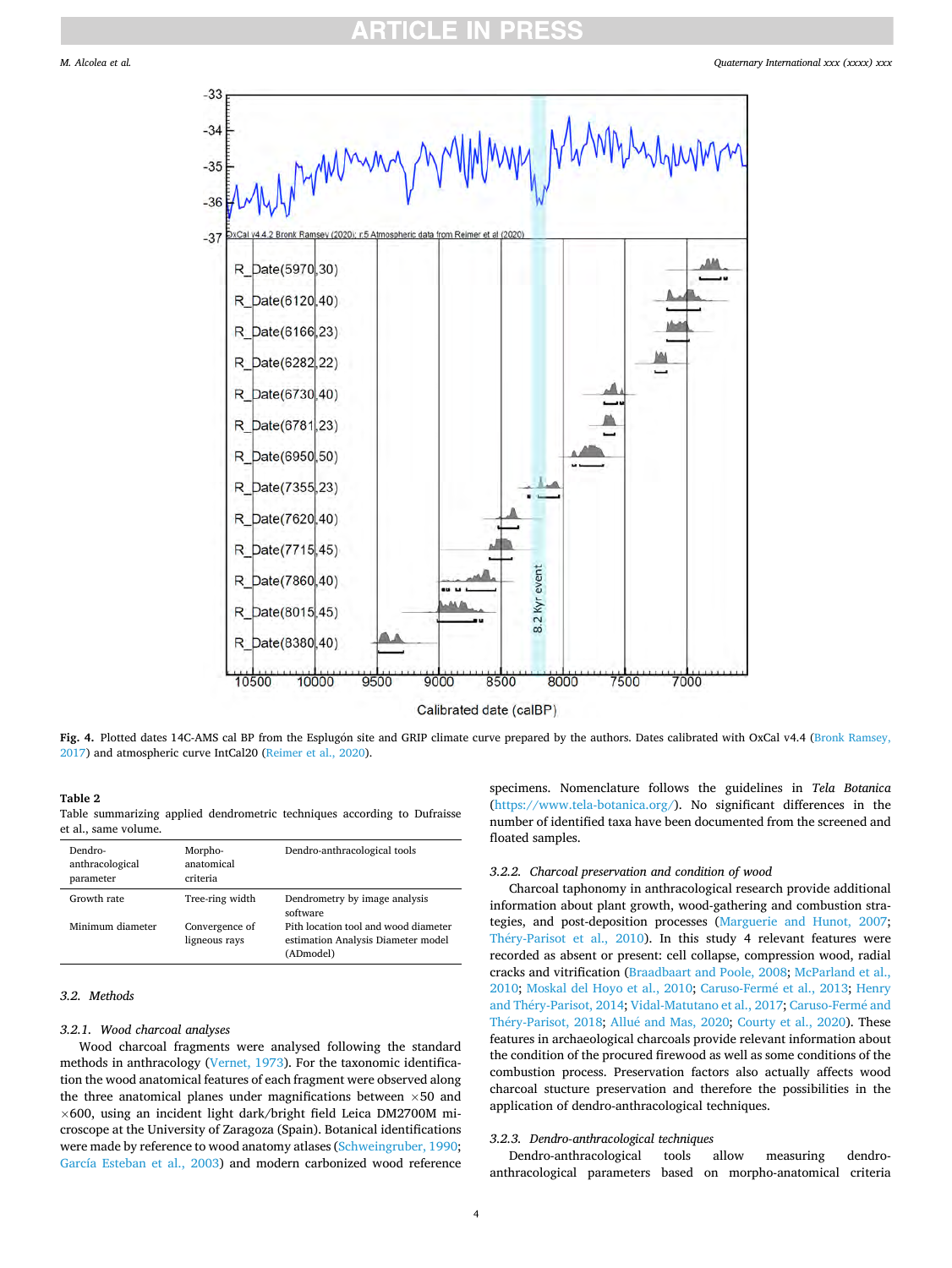# **:TICLE IN PRESS**

<span id="page-4-0"></span>

**Fig. 5.** Boxplot showing tree-ring width analysis results in the modern dendrological reference dataset Secorún. (PINI) *Pinus nigra*, (PISY) *Pinus sylvestris*. (Rn) Total values from branches, (T1) Values from 1.30 height trunks, (T2) Values from apical trunks, (Tn) Total values from trunks.

([Table 2\)](#page-3-0). Dendro-anthracological techniques have been applied on selected *Pinus sylvestris* tp. wood charcoal fragments with the aid of a multizoom microscope (Nikon AZ100) that allows magnification factors from  $\times$ 4 to  $\times$ 500 and the NIS Element image analysis software at the National Museum of Natural History (France). The measurements are based on the distance and the angle between two ligneous rays. They were obtained by using a semi-automatic system based on 4 landmarks integrated in the Nikon NIS Elements software. All measurements are taken in transverse (or cross) plane. The selection of fragments was based on two criteria: size and preservation status. In terms of size, a minimum of  $4 \text{ mm}^2$  is required in transverse (or cross) plane. Regarding the preservation status, the microscopic wood anatomical features must not be deformed, particularly the ligneous rays and the growth ring boundaries.

*3.2.3.1. The pith location tool and wood diameter estimation. Pinus sylvestris* tp. is an appropriate taxon to apply dendro-anthracological techniques. Regarding microscopic wood anatomy features, the presence of visible ligneous rays allow measuring the charcoal pith distance by applying the trigonometric method ([Dufraisse and García-Martínez,](#page-12-0)  [2011;](#page-12-0) [Paradis-Grenouillet et al., 2013](#page-12-0)). It is also important that a modern reference dataset is available for measuring the caliber of pines in the framework of the DENDRAC project [\(http://dendrac.mnhn.fr/\)](http://dendrac.mnhn.fr/) ([Dufraisse et al., 2020\)](#page-12-0). The pith location tool is used to measure the distance between the charcoal fragment and the theoretical location of the missing pith. This tool is based on measurements of the angle and the distance between two ligneous rays and the application of correction factors ([Dufraisse and García-Martínez, 2011](#page-12-0); [Dufraisse et al., 2020](#page-12-0)). The angle must be *>*2◦ and the distance *>*2 mm for reducing the margin of error and improving results in dendro-anthracological applications ([Dufraisse et al., 2017](#page-12-0), [2020](#page-12-0)). The values were ordered into diameter classes chosen to be compatible with the standards used in dendrometrical plans by foresters: 4 cm, 7 cm and 20 cm but adding some wood cuts. For conifers diameter classes chosen are [0–2] cm, [2–4] cm, [4–7] cm, [7–10] cm, [10–14] cm, [14–20] cm and [*>*20] cm ([Dufraisse et al.,](#page-12-0)  [2017\)](#page-12-0).

*3.2.3.2. The Analysis Diameter model (ADmodel).* The Analysis Diameter model has been developed as a tool dedicated to recompose unburnt wood diameter (UWD) in terms of volume based on the distribution of diameter classes obtained with the pith estimation tool ([Dufraisse et al.,](#page-12-0)  [2017\)](#page-12-0). It was developed, based on the fact (i) burnt wood undergoes both mass loss and charcoal fragmentation, and (ii) a trunk is biologically considered to be a stack of hollow cones whose thickness corresponds to the amplitude of the diameter classes [\(Dufraisse, 2006](#page-12-0); [Dufraisse and García-Martínez, 2011\)](#page-12-0). A calculation table provides the respective distribution of these cones in terms of volume [\(Dufraisse](#page-12-0)  [et al., 2020\)](#page-12-0). This model does not reconstruct the original quantity or

### *Quaternary International xxx (xxxx) xxx*

volume of burnt wood ([Dufraisse and García-Martínez, 2011; Dufraisse](#page-12-0)  [et al., 2017\)](#page-12-0).

*3.2.3.3. Tree-ring analysis and growth rate. Pinus sylvestris* tp. wood is characterized in the transverse (or cross) plane by distinct growth ring boundaries (occasionally generating false growth rings in samples from lowlands) and generally abrupt transition from early (EW) to latewood (LW) [\(Schweingruber, 1990;](#page-13-0) [Schoch et al., 2004](#page-13-0)). It makes *Pinus sylvestris* tp. an appropriate taxon for measuring tree-ring and EW width. Both has been measured in mm with the NIS Element image analysis software (Nikon AZ100). Correction factors have been applied to reverse shrinkage effect in the tree-ring width during charring ([García-Martínez](#page-12-0)  [and Dufraisse, 2012](#page-12-0)). The results were plotted by R software [\(R Core](#page-13-0)  [Team, 2017\)](#page-13-0).

In order to establish a discriminating threshold between slow growth rate and fast growth rate we have built a modern dendrological reference dataset in the southern central Pre-Pyrenees. Trunks and branches of three *Pinus sylvestris* L. and three *Pinus nigra* subsp. *laricio* Maire adult trees between 40 and 50 years old were sampled from the Station 1, called Secorún (UTM 30T 734715 4698130, 1047 m asl), very close to Esplugón ([Fig. 1](#page-1-0)). Our goal was to know the intra-individual and intrastational variability to establish the existence of different growth patterns between trunk and branches within the same trees and populations. Trunk core discs were sampled at breast height, 1.30 m above ground, as is standard in dendrochronology. Apical trunks are sampled at an average height of 10.5 m at which they have a similar diameter to the sampled branches. Four primary branches regularly located along the trunk height have been sampled and measured for each tree. The samples have been measured to the nearest 0.01 mm with the TSAP-Win program and LINTAB™ (Rinntech, Heidelberg, Germany) ([Rinn, 2011](#page-13-0)).

### *3.2.4. Anthraco-typological classification*

The combination of these dendro-anthracological parameters permits the classification of fragments in four anthraco-groups based on the relationship between the estimated minimum diameter and the growth rate ([Dufraisse et al., 2017\)](#page-12-0). Following the foresters' diameter ranking, values *<* 7 cm were considered to represent branches, and values *>* 7 cm were considered mature or young trunks. This is the threshold used in this work even though in the case of archaeological charcoal fragments, projected diameters *<*7 cm could correspond to both branches and young individuals ([Picornell-Gelabert and Dufraisse, 2018\)](#page-12-0). Regarding growth rate, the threshold between slow growth and fast growth in this work has been established in 1 mm based on the modern dendrological reference dataset created at the Station 1 Secorún (Fig. 5). An anthraco-typological key to sort *Pinus sylvestris* tp. archaeological charcoal fragments into 4 anthraco-groups is proposed ([Fig. 6\)](#page-5-0) following [Dufraisse et al. \(2017\)](#page-12-0) for deciduous oak. Following these assumptions, the anthraco-group 1 corresponds theoretically to the exploitation of branches while anthraco-groups 2, 3 and 4 represent to the exploitation of trunks. The group 2 would correspond to the inner part of the trunk while groups 3 and 4 to the outer part (see also Picornell-Gelabert et al., same volume).

### **4. Results**

### *4.1. Taxonomic diversity*

We have studied 1480 wood charcoal fragments from 6 archaeological layers [\(Table 3](#page-5-0)). The presence of 7 taxa has been documented: ash (*Fraxinus* sp.), juniper (*Juniperus* sp.), Scots type pine (*Pinus sylvestris*  tp.), deciduous oak (*Quercus* sp. deciduous), holm oak (*Quercus* sp. evergreen), and thorny shrubs belonging to the Rosaceae family (Rosaceae/Maloideae and *Prunus* sp.). The reported percentages of Scots type pine wood vary between 75 and 100% of the identified fragments in the different archaeological layers ([Fig. 7](#page-6-0)). Based on the total number of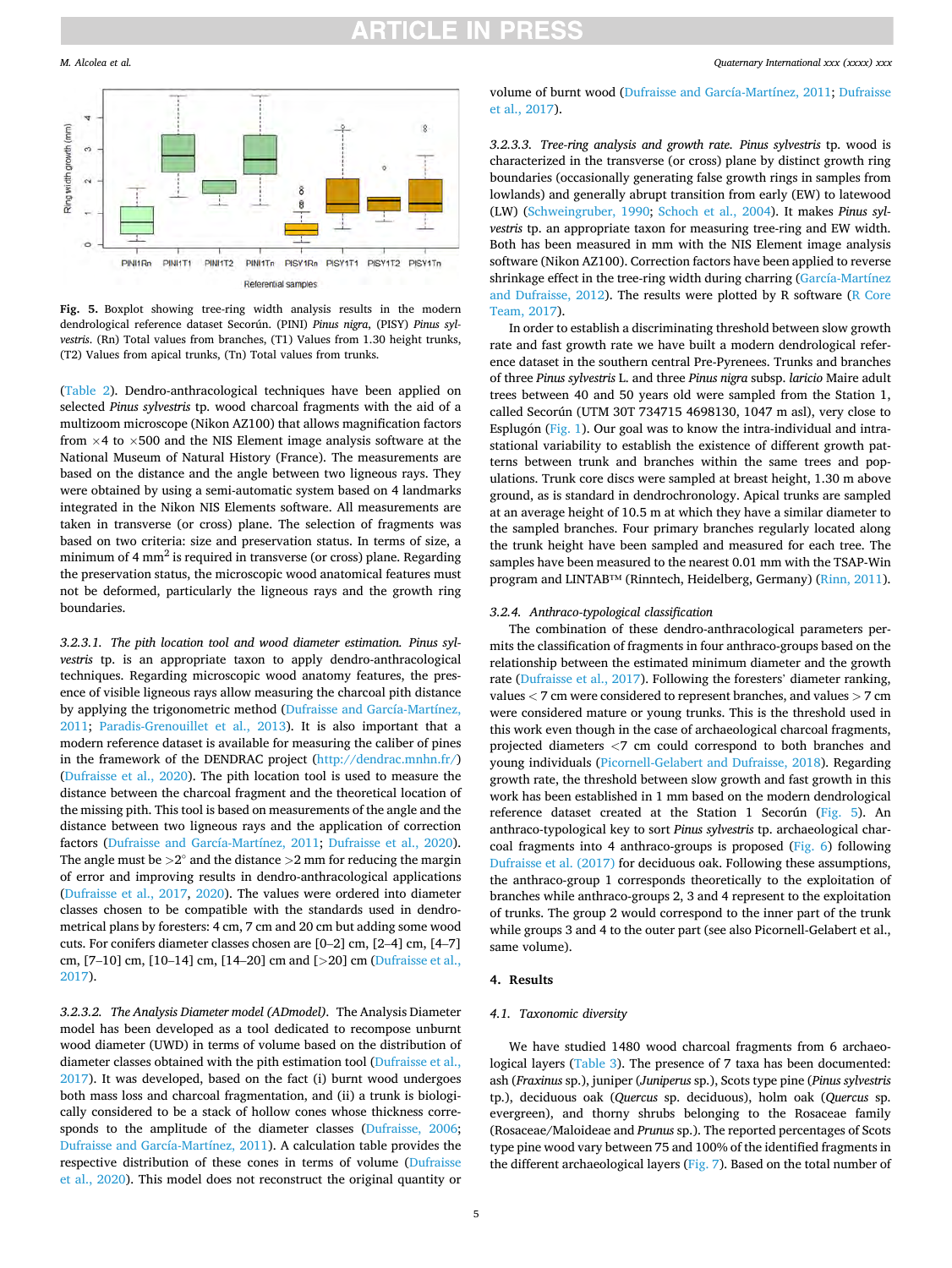# **TICLE IN**

*Quaternary International xxx (xxxx) xxx*

<span id="page-5-0"></span>

**Fig. 6.** Anthraco-typological key to sort *Pinus sylvestris* tp. archaeological charcoal fragments into 4 anthraco-groups. Based in [Dufraisse et al. \(2017\)](#page-12-0) for deciduous oaks.

### **Table 3**

Absolute and relative frequencies of the taxa identified in the Esplugón site. (EM) Early Mesolithic, (LM) Late Mesolithic, (EN) Early Neolithic.

| Layer                     | 6                        |                          | 5                        |      | 4   |                          | $3$ inf                  |                          | 3 sup                    |                          | 2              |      |
|---------------------------|--------------------------|--------------------------|--------------------------|------|-----|--------------------------|--------------------------|--------------------------|--------------------------|--------------------------|----------------|------|
| Chronology                | EM                       |                          | EM                       |      | LM  |                          | LM                       |                          | EN                       |                          | EN             |      |
| Taxa                      | n                        | $\%$                     | n                        | $\%$ | n   | $\%$                     | n                        | $\%$                     | n                        | $\%$                     | n              | $\%$ |
| Fraxinus sp.              | $\overline{\phantom{a}}$ | $\overline{\phantom{a}}$ | $\overline{\phantom{a}}$ | -    |     | 0.5                      |                          | $\overline{\phantom{a}}$ | $\overline{\phantom{a}}$ | $\overline{\phantom{a}}$ | 4              | 1.7  |
| Juniperus sp.             | 3                        | 1.3                      | $\overline{\phantom{a}}$ | -    | -   | $\overline{\phantom{a}}$ |                          | $\overline{\phantom{a}}$ | $\overline{\phantom{a}}$ | $\overline{\phantom{a}}$ |                | 0.4  |
| Pinus sylvestris tp.      | 222                      | 93.7                     | 193                      | 92.7 | 194 | 99                       | 216                      | 96.9                     | 220                      | 90.5                     | 183            | 76.6 |
| Prunus sp.                | $\overline{2}$           | 0.8                      | $\qquad \qquad$          | -    |     | 0.5                      | $\overline{\phantom{a}}$ | $\overline{\phantom{a}}$ | $\hspace{0.05cm}$        | $\overline{\phantom{a}}$ | $\overline{2}$ | 0.8  |
| Quercus sp. deciduous     | 4                        | 1.7                      | 13                       | 5.7  | -   |                          | 6                        | 2.7                      | 23                       | 9.5                      | 44             | 18.4 |
| Quercus sp. evergreen     | 3                        | 1.3                      | 3                        | 1.4  | -   |                          |                          |                          | $\overline{\phantom{a}}$ | $\overline{\phantom{a}}$ | $\overline{2}$ | 0.8  |
| Rosaceae/Maloideae        | 3                        | 1.3                      |                          | -    |     | -                        |                          | 0.4                      | $\overline{\phantom{a}}$ |                          | 3              | 1.3  |
| <b>Total determinable</b> | 237                      |                          | 208                      |      | 196 |                          | 223                      |                          | 243                      |                          | 239            |      |
| Undeterminable            |                          | 2.9                      | 28                       | 11.9 | 54  | 21.6                     | 27                       | 10.8                     | 7                        | 2.8                      | 11             | 4.4  |
| Total                     | 244                      |                          | 236                      |      | 250 |                          | 250                      |                          | 250                      |                          | 250            |      |

determined fragments at the site, pine reaches 91%, followed by oak that reaches 6.7% while the remaining taxa comprise c. 2.3%. The high frequency of pine is common in anthracological assemblages from rockshelters in the region during the entire timespan covered by the Esplugón sampled stratigraphy.

### *4.2. Condition of wood*

Relevant features recorded in this study: cell collapse, compression wood, radial cracks and vitrification, entail high percentages in the anthracological assemblage of Esplugón ([Table 4](#page-6-0) and [Fig. 8\)](#page-7-0). They are common alterations in archaeological charcoals.

Cell collapse is commonly associated with decayed or rotten wood caused by fungi and xylophagous insects [\(Moskal del Hoyo et al., 2010](#page-12-0); Henry and Théry-Parisot, 2014; [Vidal-Matutano et al., 2017](#page-13-0)) or chemical and physical alterations that affect deadwood (Allué and Mas, [2020\)](#page-11-0). A high number of fragments shows signs of fungal degradation, affecting 34.9–58.6% of pine charcoal fragments. This alteration inhibits

the application of dendro-anthracological techniques to fragments in which an important part of the transverse surface is affected by this parameter.

Compression wood is associated with a loss of verticality in stem growth. In mountain environments, it can affect both branches and trunks growing on acute slopes, thus it cannot be used as a discriminating factor. Reaction wood reaches from 25.2 to 69.6% of the pine charcoal fragments. These fragments have been ommited from dendroanthracological analysis even though correction factors may reduce the influence of off-centred piths ([Dufraisse et al., 2017](#page-12-0), [2020\)](#page-12-0).

The presence of radial cracks on the transverse plane affects 5.6–20% of pine charcoal fragments. They are very common in charred wood because of the loss of volatile compounds during the combustion process. Proposed as evidence of the use of green wood as fuel, it has been demonstrated that the occurrence of radial cracks is not correlated with moisture content (Thèry-Parisot and Henry, 2012; Caruso-Fermé and Thèry-Parisot, 2018) being probably important other volatile compounds, e.g. resins, which are common in Scots pines type. Its presence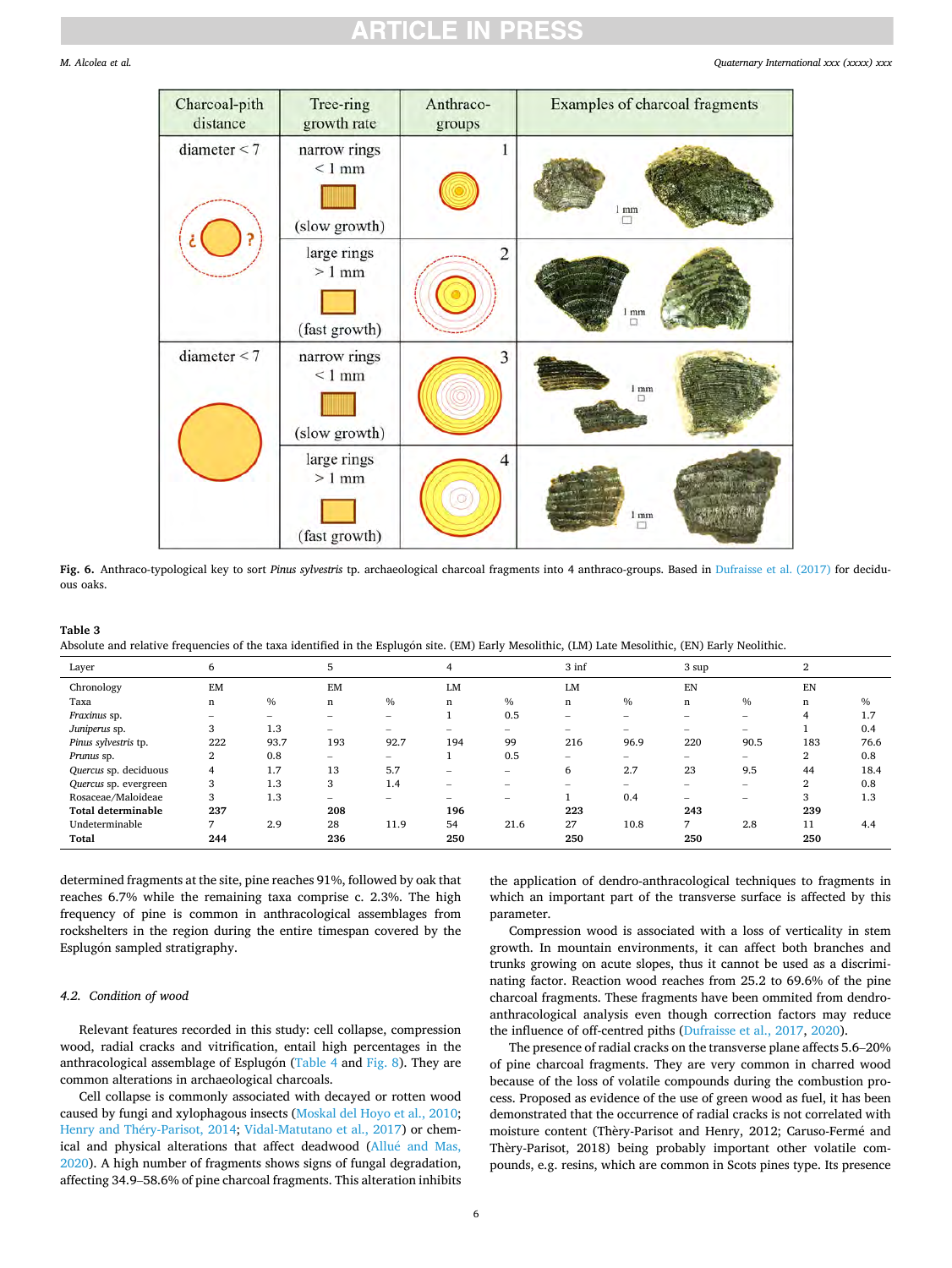<span id="page-6-0"></span>

Fig. 7. Anthracological diagram from the Esplugón site (Huesca, NE Iberia).

### **Table 4**

Relevant features recorded in the Esplugón charcoal assemblage. The count is based in a binomial system (presence/absence). The percentages are calculated in relation to the number of charcoal fragments identified as *Pinus sylvestris* tp. except in the case of vitrification, calculated in relation to the total number of studied fragments. (EM) Early Mesolithic, (LM) Late Mesolithic, (EN) Early Nolithic.

| Layer                  | 6   |      |     |               |     |      | 3 inf |               | 3 sup |      |     |      |
|------------------------|-----|------|-----|---------------|-----|------|-------|---------------|-------|------|-----|------|
| Chronology             | EM  |      | EM  |               | LM  |      | LM    |               | EN    |      | EN  |      |
| Alterations            | n   | $\%$ | n   | $\frac{0}{0}$ | n   | %    | n     | $\frac{0}{0}$ | n     | $\%$ | n   | $\%$ |
| Cells collapse         | 117 | 52.7 | 81  | 41.9          | 79  | 40.7 | 104   | 48.1          | 129   | 58.6 | 64  | 34.9 |
| Compassion wood        | 111 | 50   | 83  | 59.7          | 135 | 69.6 | 146   | 67.6          | 88    | 40   | 46  | 25.2 |
| Radial cracks          | 44  | 19.8 | 21  | 10.8          | 34  | 17.5 | 26    | 5.6           | 44    | 20   | 18  | 9.8  |
| <b>Total Pinus</b>     | 222 | 100  | 193 | 100           | 194 | 100  | 216   | 100           | 220   | 100  | 183 | 100  |
| Vitrification          | 14  | 5.7  | 28  | 11.9          | 61  | 24.4 | 31    | 12.4          | 8     | 3.2  | 14  | 5.6  |
| <b>Total fragments</b> | 244 | 100  | 236 | 100           | 250 | 100  | 250   | 100           | 250   | 100  | 250 | 100  |

could affect and deform ray distance and angle. Heavily affected pine charcoal fragments have been also omitted from dendro-anthracological analysis.

Finally, vitrification affects 3.2–24.4% of charcoal fragments. This feature often does not allow the taxonomic ascription of the affected charcoal fragments. It is the main cause of the high number of fragments that could not be determined (classified as undeterminable; see [Table 3](#page-5-0)). Although in the current state of the research the causes of this feature are not known ([Braadbaart and Poole, 2008](#page-12-0); [McParland et al., 2010; Courty](#page-12-0)  [et al., 2020\)](#page-12-0), it is related to the combustion process. It is especially usual in conifers, probably associated with some specific compounds as resins. The high presence of reaction wood, which increases the lignin in tracheid cell walls, a thermoplastic compound, could also favour the vitrification of wood ([Alcolea, 2017](#page-11-0)).

### *4.3. Minimum calibres of exploited stems*

Charcoal preservation and condition of wood have strongly conditioned the application of dendrometric tools. Although only 199 pine wood charcoal fragments met special requirements of size and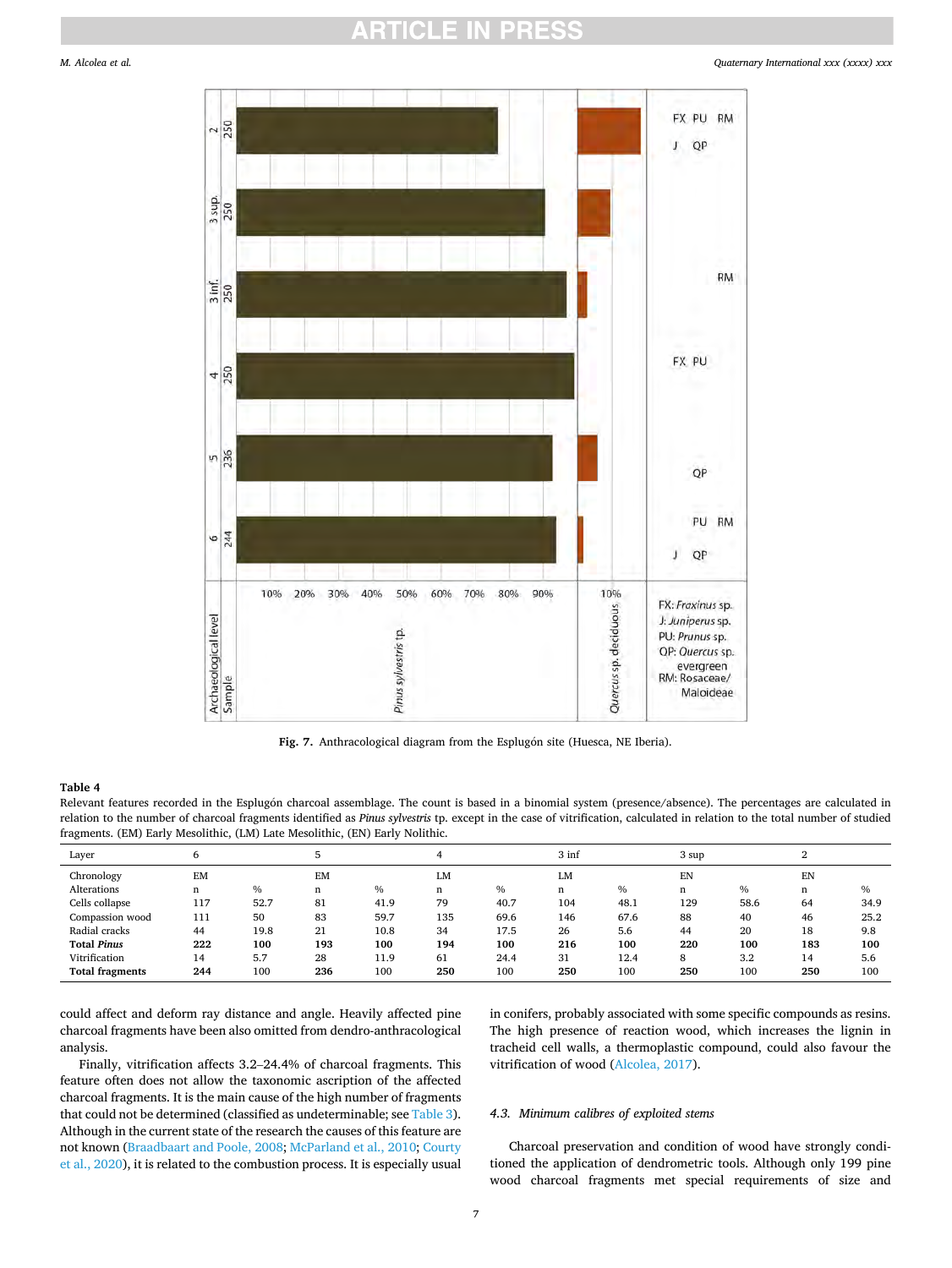<span id="page-7-0"></span>

Fig. 8. Condition of wood at the charcoal assemblage from Esplugon by a binomial system based on presence or absence. The percentages of alteration are calculated in relation to the total number of studied fragments. (EM) Early Mesolithic, (LM) Late Mesolithic, (EN) Early Nolithic.

preservation status, there are evenly spread across the different phases (Table 5). Both 2 Mesolithic ( $n = 155$ ) and Neolithic ( $n = 44$ ) stages are well-represented in the subsample. Trigonometric method has been applied to estimate minimum calibres of exploited firewood. Diameter classes for each stage have been established on the base of minimum diameters of each fragment using pith location tool and wood diameter estimation (Table 5). The UDW has been recomposed using the Analysis Diameter model (ADmodel) (available in [https://dendrac.mnhn.fr/spip.](https://dendrac.mnhn.fr/spip.php?article237)  [php?article237\)](https://dendrac.mnhn.fr/spip.php?article237) [\(Dufraisse et al., 2020](#page-12-0)).

At the Esplugón site, the exploitation of small calibres predominates throughout the entire archaeological sequence. Minimum diameter classes between 4 and 7 cm predominate during the 2 Mesolithic stages (EM and LM). During the Early Neolithic (EN) this diameter class diminishes while the diameter classes between 2 and 4 cm and 7 and 10 cm gain importance. Above 10 cm of diameter few fragments have been documented (Table 5). Recomposed percentages (AD%) reinforce the observed tendency.

Usually, the diameter classes *<*7 cm correspond to branches and/or the inner part of the trunks, and the diameter classes *>*7 cm correspond to the outer part of the trunks [\(Deleuze et al., 2014](#page-12-0)). This assertion was tested and confirmed on *Pinus halepensis* (Picornell et al., same volume). However, the class between 7 and 10 cm of diameter, considered as a transition, is difficult to classify in this scheme. To discriminate the parts of the exploited stems it is necessary to combine minimum calibres with the growth rate of tree-rings.

### *4.4. Growth rate*

Growth rate has been calculated in 199 pine charcoal fragments by measuring growth ring width. A total of 1788 growth ring width has





Fig. 9. Boxplots showing tree-ring width analysis results in the Esplugón site. Results organized by chronological periods: (EM) Early Mesolithic, (LM) Late Mesolithic, (N) Early Neolithic.

been measured and the average value has been calculated to obtain growth rate of each charcoal fragment. Results show calibrated values after applying correction factors ([García-Martínez and Dufraisse, 2012](#page-12-0)).

No major differences in growth rate have been documented among the different stages (Fig. 9). Organizing growth ring width by diameter classes it can be observed that average values are higher in the diametrer classes *>*10 cm. Wider growth rings are documented in the 2–4 cm and 4–7 cm diameter classes but they always constitute outlier values ([Fig. 10](#page-8-0)).

The results of dendrological analysis of the modern dendrological reference dataset from Secorún show clear intra-individual differences in growth rate between trunks and branches from the same tree and they are reproduced in all sampled individuals [\(Fig. 5\)](#page-4-0). According to these data, the threshold between slow and fast growth rate has been established in 1 mm. Archaeological pine charcoal fragments that present average growth ring width values *<* 1 mm are considered as slow growth rate and those that present values *>* 1 mm are considered as fast growth rate.

# *4.5. Anthraco-typological classification: the exploited parts of plants*

Anthraco-typological classification of the studied anthracological assemblage combines the estimation of the minimum calibres and the growth rate ([Dufraisse et al., 2017](#page-12-0)). The 199 pine wood charcoal fragments have been classified in 4 groups [\(Table 6\)](#page-8-0). The anthraco-type 1, that theoretically correspond to branches, has the largest number of fragments in the 3 studied stages, reaching almost 80% during the Early

### **Table 5**

Diameter classes of charcoal fragments analysed by dendrometric techniques at the Esplugón site. AD% = % corrected recomposed. (EM) Early Mesolithic, (LM) Late Mesolithic, (EN) Early Neolithic.

| EM<br>Chronology |    |      |      | LM       |              |          | EN             |      |          |
|------------------|----|------|------|----------|--------------|----------|----------------|------|----------|
| Diameter class   | n  | $\%$ | AD%  | n        | $\%$         | $AD\%$   | N              | $\%$ | AD%      |
| $0-2$ cm         | 3  | 4.5  |      |          | 8.0          | $\Omega$ |                | 4.5  | $\Omega$ |
| $2-4$ cm         | 27 | 40.3 | 32.3 | 32       | 36.4         | 31.3     | 21             | 47.7 | 46.6     |
| $4-7$ cm         | 26 | 38.8 | 42.4 | 33       | 37.5         | 47.4     | 11             | 25   | 20.0     |
| $7-10$ cm        | 8  | 12.0 | 19.8 | q        | 10.2         | 14.6     | $\overline{ }$ | 15.9 | 25.8     |
| $10 - 14$ cm     |    | 1.5  | 1.8  | 5        | 5.7          | 2.1      |                | 2.8  | 1.8      |
| $14 - 20$ cm     |    | 1.5  | 2.3  | $\Omega$ | 2.8          | 4.7      |                | 2.8  | 3.2      |
| $>20$ cm         |    | 1.5  | 1.4  | $\Omega$ | $\mathbf{0}$ | 0        |                | 2.8  | 2.7      |
| Total            | 67 | 100  | 100  | 88       | 100          | 100      | 44             | 100  | 100      |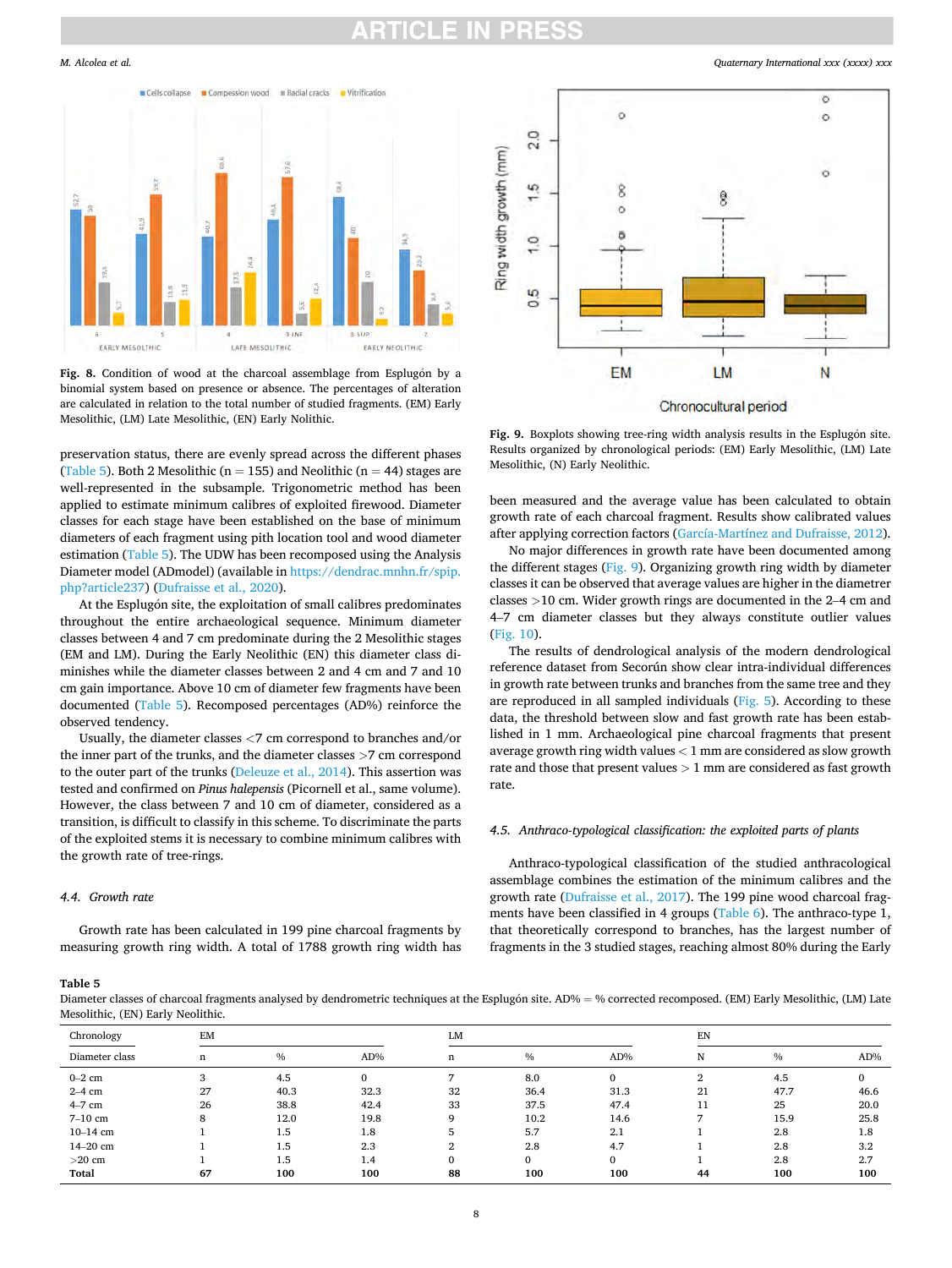# TICI E IN

<span id="page-8-0"></span>*M. Alcolea et al.* 



Fig. 10. Boxplots showing tree-ring width analysis results in the Esplugón site. Results organized by diametre classes.

Mesolithic (EM) and 70% during the Late Mesolithic (LM) and Early Neolithic (EN). The anthraco-types 2, 3 and 4, that theoretically correspond to different parts of the trunk, represent lower percentages, reaching 20% during the Early Mesolithic (EM) and almost 30% during the Late Mesolithic (LM) and Early Neolithic (EN).

### **5. Firewood procurement in the southern central Pre-Pyrenees during the Early-Middle Holocene**

### *5.1. Floristic composition of the forest: taxonomic analyses*

### *5.1.1. Early Mesolithic (9.4*–*8.5 kyr cal BP)*

During the Early Mesolithic occupation in Esplugón, the *Pinus sylvestris* tp. is the preferred wood for fuel with values reaching up to 90%. Even though extremely high values of conifers persist at the onset of the Holocene in the southern central Pre-Pyrenees in both lowland and high altitudes, pollen lake records suggest the rapid spread of mesophytes in the low montane bioclimatic zone, mainly deciduous *Quercus*, after ca. 9.5 kyr cal BP due to increases in temperature and water availability, and warmer summers (Pérez-Sanz, 2014; González-Sampériz et al.,  $2017$ ). These are present in the anthracological record of Esplugón in low frequencies. Deciduous and evergreen *Quercus* hardly represent 3% of identified wood charcoal fragments in layer 6 and 7% in layer 5. Shrubby taxa typical of forest edges (*Juniperus* sp., *Prunus* sp., Rosaceae/Maloideae) complete the list also reaching low values in the layer 6 and disappearing in layer 5.

Other Pre-Pyrenean anthracological sequences show similar patterns: *Pinus sylvestris* tp. prevails in low montane assemblages until ca. 8.5 kyr cal BP as indicated by the anthracological assemblages from Forcas ([Alcolea, 2015\)](#page-11-0), Artusia (García-Martínez de Lagrán, 2017) and the Arba de Biel sites ([Montes et al., 2016](#page-12-0)). At the lowlands, Scots type pine forests are replaced by thermophilous Mediterranean pines (*Pinus halepensis*) from ca. 8.7 kyr cal BP ([Alcolea et al., 2017a; Alcolea, 2018](#page-11-0); [Aranbarri et al., 2020](#page-11-0)).

### **Table 6**

Anthraco-groups to which charcoal fragments analysed at the Esplugón site belong according [Dufraisse et al. \(2017\)](#page-12-0). (1) Diameter *<*7 and growth rate *<*1 mm, (2) diameter *<*7 and growth rate *>*1 mm, (3) diameter *>*7 and growth rate *>*1 mm, (4) diameter *>*7 and growth rate *>*1 mm. (EM) Early Mesolithic, (LM) Late Mesolithic, (EN) Early Neolithic.

| Chronology    | EM               |               | LM               |               | EN               |      |  |
|---------------|------------------|---------------|------------------|---------------|------------------|------|--|
| Anthraco-type | $\boldsymbol{n}$ | $\frac{0}{0}$ | $\boldsymbol{n}$ | $\frac{0}{0}$ | $\boldsymbol{n}$ | $\%$ |  |
|               | 53               | 79.1          | 62               | 70.5          | 31               | 70.5 |  |
| 2             | 3                | 4.5           | 10               | 11.4          | 3                | 6.8  |  |
| 3             | 8                | 11.9          | 16               | 18.2          | 10               | 22.7 |  |
| 4             | 3                | 4.5           | $\Omega$         | 0             | 0                | 0    |  |
| <b>Total</b>  | 67               | 100           | 88               | 100           | 44               | 100  |  |



Fig. 11. Evolution of the parts of plants exploited at the Esplugon site.

### *5.1.2. Late Mesolithic (8.5*–*7.5 kyr cal BP)*

After 8.2 kyr cal BP pollen lake records indicate that semi-deciduous and evergreen *Quercus* replaced mesophytes in the lowlands and low montane bioclimatic zone (González-Sampériz et al., 2017). Simultaneously, these deciduous forests replaced pinewoods also in the high montane and subalpine (Plà and Catalán, 2005; González-Sampériz [et al., 2005](#page-12-0); Pérez-Sanz et al., 2013) indicating a relevant increase in winter temperatures and a shift in the precipitation regime with a more evenly distributed rainfall ([Magny et al., 2002](#page-12-0); Morellón et al., 2009).

*Pinus sylvestris* tp. persists as the most consumed wood for fuel in Esplugón during its Late Mesolithic occupation in layers 4 and 3 inf. between 8.5 and 7.5 kyr cal BP. Accompanying taxa are basically the same as in the previous period and they do not reach 10% of wood



**Fig. 12.** Architecture of *Pinus sylvestris* L. depending on whether it grew isolated (left) or in population (right) according to [Riou-Nivert \(2001\),](#page-13-0) 107.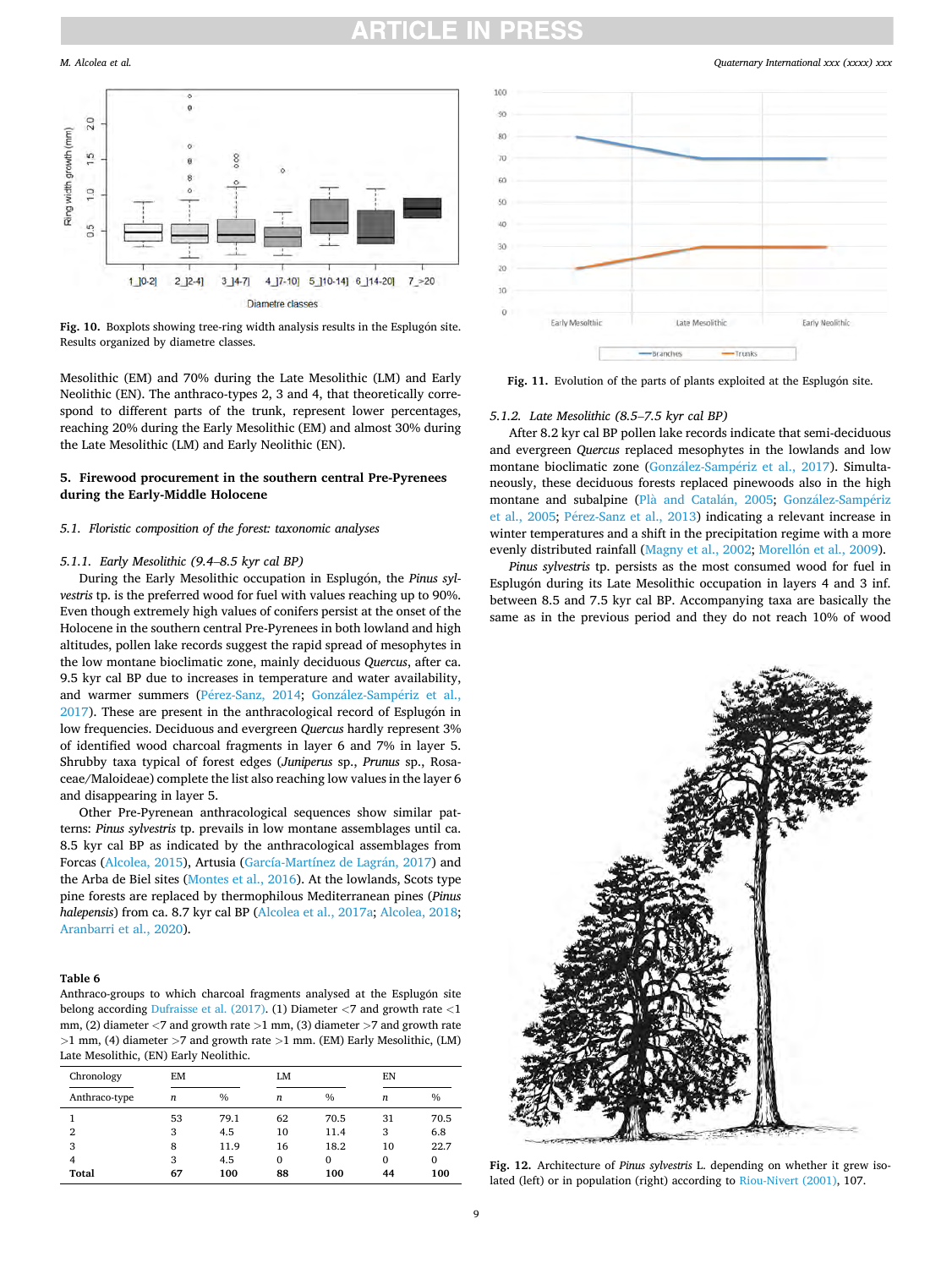<span id="page-9-0"></span>

Fig. 13. Current vegetation around Esplugón. A. Map based on Forest Map MFE50 (Spanish Government), black star marks the site location. B. Deadwood accumulated in the Guarga riverbanks because of the presence of large blocks of limestone. July of 2013. C. *Pinus sylvestris* L. currently growing next to the site. Photographs: M. Alcolea.

charcoal fragments. The only novelty is the presence of riparian vegetation represented by a single charcoal fragment of ash (*Fraxinus* sp.). This resilient tendency of low montane pine forests in the southern central Pyrenees is also supported by the anthracological records of Forcas ([Alcolea, 2015](#page-11-0)) and Arba de Biel sites [\(Montes et al., 2016\)](#page-12-0). On the contrary, the human use of widespread deciduous forest is well-documented in south eastern Pyrenean deposits [\(Zapata and](#page-13-0)  Peña-Chocarro, 2005; [Ruíz-Alonso and Zapata, 2017](#page-13-0)).

# *5.1.3. Early Neolithic (7.3*–*6.8 kyr cal BP)*

Despite the chronological gap in the sequence suggested by radiocarbon dating (7.5–7.3 kyr cal BP) *Pinus sylvestris* tp. continues being the most consumed wood for fuel in Esplugón, reaching up to 90% in layer 3 sup., and 75% in layer 2. On the contrary, *Pinus sylvestris* tp. has completely disappeared in the eastern Pre-Pyrenean sequences at 7.3 kyr cal BP, mainly replaced by deciduous *Quercus* and yew (*Taxus baccata*) accompanied by shrubby taxa [\(Ruíz-Alonso and Zapata, 2017\)](#page-13-0). The Neolithic deposit of Esplugón just start showing a trend towards the use of deciduous taxa in layer 2, dated to 6.8 kyr cal BP, where deciduous *Quercus* reaches almost 20% accompanied by all the aforementioned taxa. Resilience of Scots type pinewoods at Esplugón is supported by other wood charcoal analyses in southern central Pre-Pyrenees from the low montane ([Alcolea, 2015](#page-11-0); [Montes et al., 2016;](#page-12-0) [Alcolea et al., 2017b\)](#page-11-0) to the subalpine bioclimatic zones ([Heinz and Vernet, 1995; Obea et al.,](#page-12-0)  [2011;](#page-12-0) [Obea, 2014\)](#page-12-0) at least until 6 kyr cal BP. The limited presence of other taxa in the anthracological record could be related to the structure of pine forests with low shrubby undergrowth (Allué et al., 2018).

### *5.2. Structure of the forest: dendro-anthracological insights*

### *5.2.1. The exploited parts of plants*

*Pinus sylvestris* tp. is the main taxon exploited for fuel throughout the archaeological sequence of Esplugón and also in other short-term human occupations in rock-shelters, like Forcas (Alcolea, 2016) and the Arba de Biel sites ([Montes et al., 2016\)](#page-12-0) suggesting that this woody taxon is the most available in the immediate vicinity of the sites. Even though the resilience of Scots type pine forests has been proposed in some inland regions of Mediterranean Iberia until ca. 7.7 kyr cal BP ([Rubiales et al.,](#page-13-0) 

[2010;](#page-13-0) [Aranbarri et al., 2014\)](#page-11-0) or even during the whole Middle Holocene (8.2–4.2 kyr cal BP) [\(Franco Múgica et al., 2001](#page-12-0), [2005](#page-12-0)) due to the delayed onset of the interglacial conditions based on high continentality, water shortage and absence of well-developed soil (Carrión et al., 2010), regional pollen data in the southern central Pyrenees and Pre-Pyrenees point to a retreat of Scots type pine forests from 9.5 kyr cal BP, more evident after 7.3 kyr cal BP (González-Sampériz et al., 2017). Wood charcoal analysis at Chaves (7.6–7.0 kyr cal BP) reveals the use of a broad spectrum of woody taxa ([Alcolea et al., 2017b\)](#page-11-0) as expected in a long-term settlement where diversified human activities took place ([Utrilla and Laborda, 2018](#page-13-0)). Although Scots type pine is the most consumed taxon it only reaches 30% at level Ib (7.6–7.3 kyr cal BP) ([Alcolea et al., 2017b\)](#page-11-0).

Regarding the parts of exploited plants, no big differences have been documented between the different stages of human occupation. The use of branches, between 70 and 80%, prevails over the use of trunks, between 20 and 30% throughout the entire archaeological sequence ([Fig. 11\)](#page-8-0). The arrival of the Neolithic does not introduce a change in forest management strategies. This is consistent with the documented uses of the rock-shelter. The main human activity is always the hunting of the forest wild species like roe deer (*Capreolus capreolus*), red deer (*Cervus elaphus*) and wild boar (*Sus scrofa*) ([Obon et al., 2019](#page-12-0)). Domestic animals are restricted to layer 2 and neither storage structures nor stabling layers implying chages in the site function have been found ([Laborda, 2019\)](#page-12-0).

### *5.2.2. Scots type pine forests exploitation as fuel*

The three native species of cryophillous montane pines growing in NE Iberia are normally grouped in the taxon *Pinus sylvestris* tp. Montane Iberian pines include *Pinus sylvestris* L., *Pinus mug*o subsp. u*ncinata*  (Ramond ex DC.) Domin, *Pinus nigra* subsp. s*alzmannii* (Dunal) Franco. Theoretically they grow nowadays at different altitudes in NE Iberia: *Pinus nigra* between 500 and 800 m asl, *Pinus sylvestris* between 800 and 1700 m asl, and *Pinus uncinata* above 1800 m asl ([Costa et al., 2001](#page-12-0)), but usually they overlap biogeographically and can interbreed (Quézel and Médail, 2003). These trees do not show differences in wood anatomy allowing to identify each of them [\(Greguss, 1955;](#page-12-0) [Schweingruber, 1990\)](#page-13-0) so its past distribution at species level is not well-known ([Roiron et al.,](#page-13-0)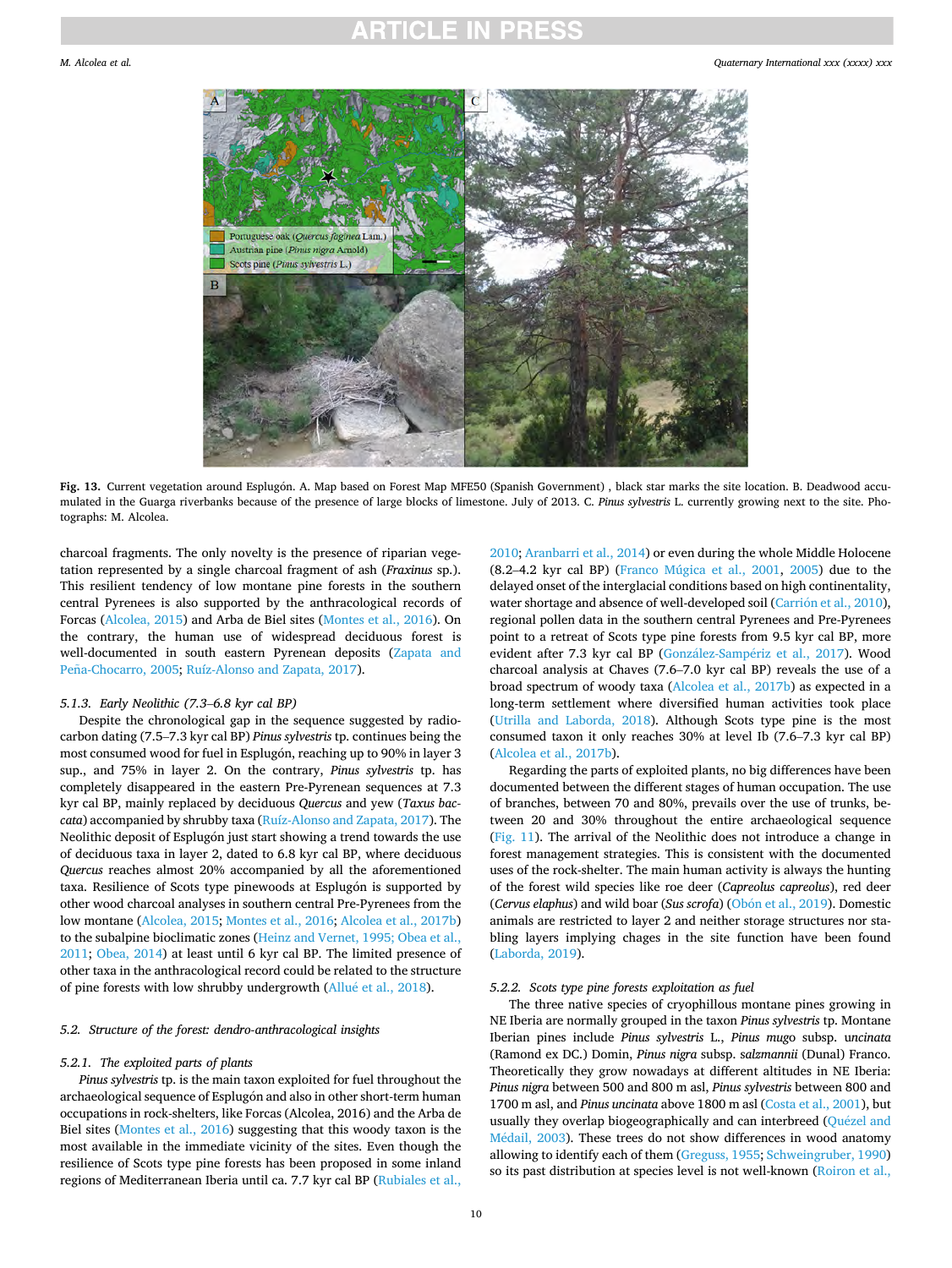<span id="page-10-0"></span>*M. Alcolea et al.* 

60

 $5($ 

40

30

 $\dot{20}$ 

10

 $\dot{0}$ 

Dcharcoal<sup>96</sup>

### *Quaternary International xxx (xxxx) xxx*





 $[0-2]$   $[2-4]$   $[4-7]$   $[7-10]$   $[10-14]$   $[14-20]$   $[20-40]$ 

**a** corrected recomposed %



**Fig. 14.** Diagrams summarizing the results of the application of dendro-anthracological tools to wood charcoal fragments in the Esplugón site. At left, diametric classes obtained by trigonometric method expressed in percentages by fragments and corrected recomposed percentages by ADmodel (available in <https://dendrac.mnhn.fr/spip.php?article237>). At right, measured fragments grouped in anthracogroups based in anthraco-typological key showed in [Fig. 6.](#page-5-0) The results are grouped in chrono-cultural periods.





[2013](#page-13-0) Allué et al., 2018). Likewise, is not possible to know if our deposits contain more than one species of Scots type pine. In any case, they share biogeographical parameters and tree architecture.

We propose that the architecture of Scots type pines strongly influences their use as firewood. The architecture of the tree is characteristic of each species and allows to understand its growth strategy and occupation of the space. Scots type pine trees present a monopodial structure composed of a single stem or trunk that reaches up to 30 m. The trunk is generally straight but it can present alterations due to the ecological conditions of its growth (strong winds, the weight of the snow, the extreme dryness or slope angle). The primary branches grow in polycyclic crowns, formed annually at the same level around the trunk parallel to each other and displaying similar calibres. These trees are characterized by a strong apical dominance, meaning that the branches develop more slowly than the trunk ([Riou-Nivert, 2001](#page-13-0)).

Scots type pine forests have a pyramidal or conical shape when young, which nevertheless changes with age. The silouette of adult trees can vary depending on whether they grow isolated or in groups ([Fig. 12](#page-8-0)). When they grow isolated generally green branches reach the foot of the tree. When they grow in groups, these trees exert competition over each other at two levels: (i) in the soil, which affects their radical underground system, and (ii) in the air, which affects their air system, that is, the branches. In the first case, they "run away" from each other, moving as far as possible to take advantage of soil moisture, giving rise in general to open forests. In the second case, they "run away" seeking to reach a greater height to have more access to light. The growth in population also provides a lateral shelter, that results in thinner branches and a reduced growth in diameter of the trunk [\(Riou-Nivert,](#page-13-0)  [2001\)](#page-13-0). In this case, the lower branches under cover usually die due to lack of light. There is very little physiological connection between branches and trunk ([Shigo et al., 1987](#page-13-0)). When they are no longer functional, a resinous partition isolates them to protect the trunk from infections. The branch becomes parasitic and stops participating in the life of the tree. When the process of decomposition by microorganisms is advanced the branch falls according to the phenomenon known as branch shedding (or natural pruning) ([Riou-Nivert, 2001](#page-13-0)). This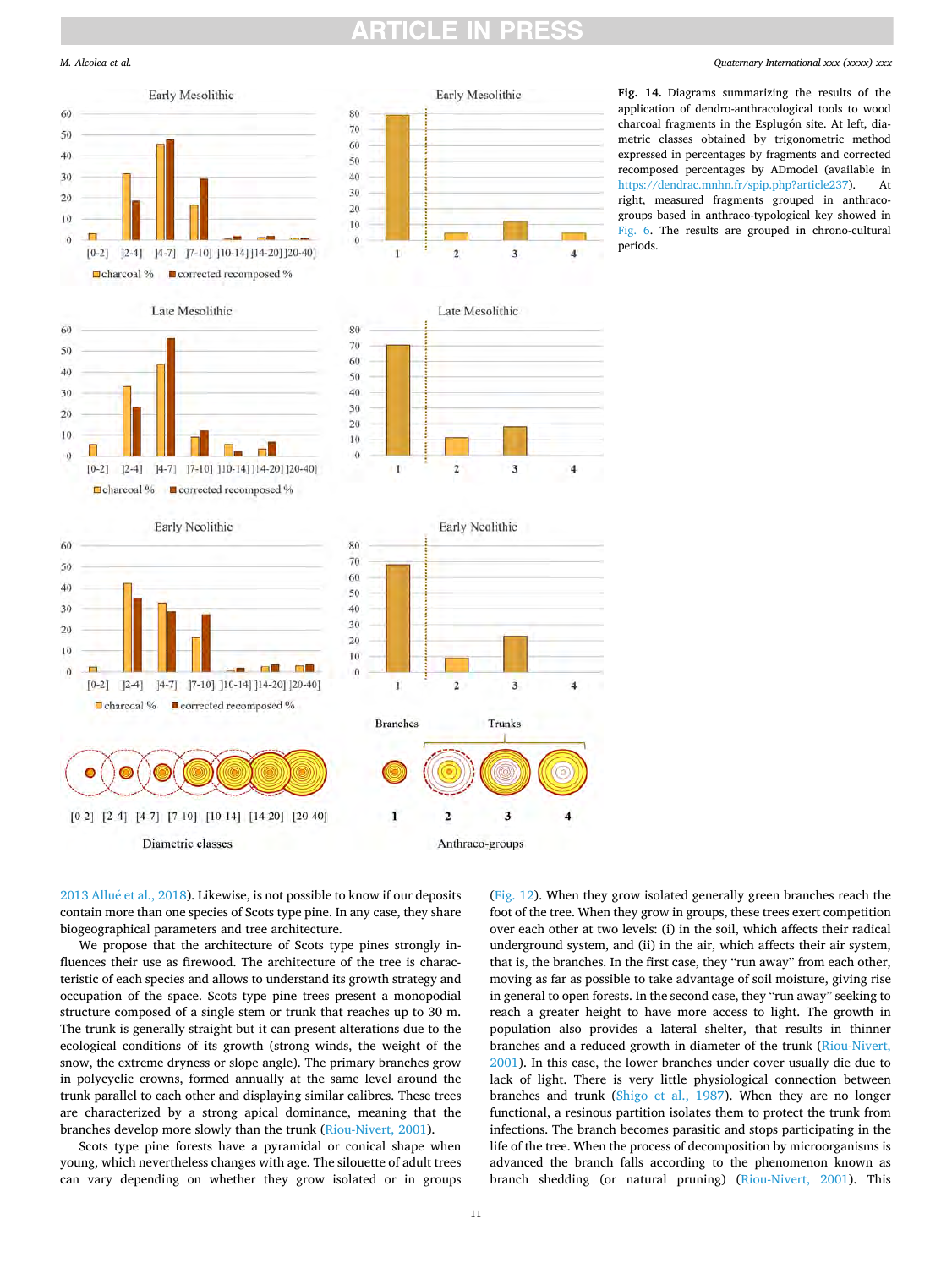# **ARTICLE IN PRESS**

### <span id="page-11-0"></span>*M. Alcolea et al.*

observation is supported by the high percentages of decayed wood documented in the record ([Fig. 8\)](#page-7-0), which are associated with the use of deadwood as fuel (Allué et al., 2009; Henry and Théry-Parisot, 2014; [Vidal Matutano et al., 2017](#page-13-0)).

Different palaeoenvironmental and cultural factors has been previosly proposed in the preferential use of *Pinus sylvestris* tp. as fuelwood by European hunter-gatherer groups. The significant mobility of human groups, resulting in seasonal occupations of the sites, and a relatively limited lithic tool kit would undoubtedly have had an impact on firewood procurement. A marked preference for deadwood procurement optimally ensures the supply during short-term occupations while green wood, which must be cut and dried over several months, is more suited to long-term occupations. Also combustion properties largely depend on the condition (dead or living, dry or green) and morphological (size and diameter) state of wood more than species (Allué et al., 2009; Henry and Théry-Parisot, 2014; Théry-Parisot et al., 2016; Vidal Matutano et al., [2017\)](#page-13-0). Also, specific functions of the sites could influence choices underlying the collection of wood, as is the case of Chauvet-Pont d'Arc, where Scots pine type is selected to provide light and produce charcoal for its use in rockart motifs painting (Théry-Parisot and Thiébault, 2005; Théry-Parisot et al., 2018).

Our hypothesis is that the selection of Scots type pine wood in Mesolithic-Neolithic transition Pre-Pyrenean sequences could be related to its capacity to produce a large amount of dead biomass, almost dry, easy to gather, and more or less regular in size and diameter, resulting in a certain overrepresentation of this taxon in seasonal or temporary settlements in rock-shelters located in the southern central Pre-Pyrenees and Pyrenees [\(Fig. 13\)](#page-9-0). Apart from small calibre branches, probably related to the branch shedding of defunct branches, the discrete presence of the largest diameter classes suggests the consumption of trunks as well ([Fig. 14\)](#page-10-0). This does not necessarily imply that live trees were felled for firewood use. Scots type pine forests tend to alternate live trees with dead trees [\(Costa et al., 2001\)](#page-12-0), so dry trunks that remain standing for years could be easily cut down by prehistoric groups. Forest expansion attested from ca. 9.5 kyr cal BP and changes in fire regimes (González-Sampériz, 2004; [Gil-Romera et al., 2014](#page-12-0)) could have resulted in a higher biomass availability.

### **6. Conclusions and perspectives**

Summing up, wood charcoal analysis at Esplugón reveals that Scots type pine (*Pinus sylvestris* tp.) is the most consumed firewood along the entire archaeological sequence. Although deciduous *Quercus* appears from the base of the sequence, its use as fuel is always secondary. These results match those from other studies in low montane rock-shelters containing long sequences of human occupation during the Mesolithic-Neolithic in the southern central Pre-Pyrenees.

The recurrent observation of anatomical wood decay features suggests the main use of deadwood as fuel. First dendro-anthracological results suggest the large use of branches and sometime trunks along the whole archaeological sequence. Small calibre branches are more abundant in the record, probably related to branch shedding of defunct branches. The discrete presence of the largest diameter classes points to the consumption of trunks, possibly taking advantage of the fact that *Pinus sylvestris* L. forests frequently alternate live and dead trees.

No important changes in forest management have been documented between the last hunther-gatherers and the first farmers at Esplugón, neither in terms of species nor of the exploited parts of plants. So, we propose that there was continuity in the patterns of firewood gathering as domestic fuel across the successive short-term occupations of the rock-shelter mainly dedicated to the hunting of forest species despite the appearance of the first domesticated elements with the arrival of the Neolithic.

Finally, the application of dendro-anthracological tools to NE Iberia is novel. The development of this research line applied to Mesolithic-Neolithic transition and more recent archaeological contexts as well as

to different taxa could be key for understanding different uses of wood, fuelwood procurement and forest management in the past.

### **Declaration of competing interest**

The authors declare that they have no known competing financial interests or personal relationships that could have appeared to influence the work reported in this paper.

### **Acknowledgements**

This study agrees with the objectives to the project *Luz e calor na cova. Uso y aprovechamiento del combustible vegetal por parte de las sociedades cazadoras-recolectoras y primeras productoras del norte de Iberia.* M. Alcolea is funded by a Post-Doc Grant from Xunta de Galicia mod. A (Ref. ED481B 2018/016). The funding of the research has been possible thanks to the R + D Project HAR 2017-85023-P *Gaps and sites. Vacíos y ocupaciones en la Prehistoria de la Cuenca del Ebro* funded by the Ministry of Science and Innovation (Spain) and the research group PRESAGE, CNRS UMR 7209 *Arch*´*eozoologie, Arch*´*eobotanique: Soci*´*et*´*es, Pratiques et Environnements* (National Museum of Natural History, France). The authors acknowledge the heads of the archaeological excavation P. Utrilla (University of Zaragoza), A. Berdejo and A. Obón (*De la Roca al Metal* independent research Group), the access to archaeobotanical materials. The authors acknowledge M. Lemoine (MNHN) their assistance in dendro-anthracological data curation. We also would like to specially thank the guest editor, Eleni Asouti, the invitation to participate in this special issue.

### **References**

- Alcolea, M., 2015. La secuencia antracológica de Forcas II (Graus, Huesca) y su contribución al conocimiento de la evolución paleoambiental holocena del [Prepirineo central. Saldvie 15, 53](http://refhub.elsevier.com/S1040-6182(20)30655-8/sref1)–63.
- [Alcolea, M., 2017. Mesolithic fuel use and woodland in the Middle Ebro Valley \(NE](http://refhub.elsevier.com/S1040-6182(20)30655-8/sref2)  [Spain\) through wood charcoal analysis. Quat. Int. 431, 39](http://refhub.elsevier.com/S1040-6182(20)30655-8/sref2)–51.
- Alcolea, M., Domingo, R., Piqué, R., Montes, L., 2017. Landscape and firewood at [Espantalobos mesolithic site \(Huesca, Spain\). first results. Quat. Int. 457, 198](http://refhub.elsevier.com/S1040-6182(20)30655-8/sref3)–210.
- [Alcolea, M., 2018. Donde hubo fuego: estudio de la gestion humana de la madera como](http://refhub.elsevier.com/S1040-6182(20)30655-8/sref5) ´ [recurso en el valle del Ebro entre el Tardiglaciar y el Holoceno Medio, vol. 53.](http://refhub.elsevier.com/S1040-6182(20)30655-8/sref5) [Prensas Universitarias. University of Zaragoza.](http://refhub.elsevier.com/S1040-6182(20)30655-8/sref5)
- Alcolea, M., Utrilla, P., Piqué, R., Laborda, R., Mazo, C., 2017. Fuel and acorns: early [neolithic plant use from cueva de Chaves \(NE Spain\). Quat. Int. 457, 228](http://refhub.elsevier.com/S1040-6182(20)30655-8/sref4)–239.
- Allué, E., Euba, I., Solé, A., 2009. Charcoal taphonomy: the study of the cell structure and [surface deformations of pinus sylvestris type for the understanding of formation](http://refhub.elsevier.com/S1040-6182(20)30655-8/sref6) [processes of archaeological charcoal assemblages. Journal of Taphonomy 7 \(2](http://refhub.elsevier.com/S1040-6182(20)30655-8/sref6)–3),  $57 - 72$  $57 - 72$ .
- Allué, E., Martínez-Moreno, J., Alonso, N., Mora, R., 2012. Changes in the vegetation and [human management of forest resources in mountain ecosystems at the beginning of](http://refhub.elsevier.com/S1040-6182(20)30655-8/sref7)  MIS 1 (14.7-8 ka cal BP) in Balma Guilanyà (Southeastern Pre-Pyrenees, Spain). C.R. [Palevol 11, 507](http://refhub.elsevier.com/S1040-6182(20)30655-8/sref7)–518.
- Allué, E., Solé, A., Burguet-Coca, A., 2017a. Fuel exploitation among Neanderthals based [on the anthracological record from Abric Romaní \(Capellades, NE Spain\). Quat. Int.](http://refhub.elsevier.com/S1040-6182(20)30655-8/sref8)  [431, 6](http://refhub.elsevier.com/S1040-6182(20)30655-8/sref8)–15.
- Allu´[e, E., Picornell-Gelabert, L., Daura, J., Sanz, M., 2017b. Reconstruction of the](http://refhub.elsevier.com/S1040-6182(20)30655-8/sref9)  [palaeoenvironment and anthropogenic activity from the upper pleistocene/holocene](http://refhub.elsevier.com/S1040-6182(20)30655-8/sref9)  [anthracological records of the NE iberian Peninsula \(barcelona, Spain\). Quat. Int.](http://refhub.elsevier.com/S1040-6182(20)30655-8/sref9)  [457, 172](http://refhub.elsevier.com/S1040-6182(20)30655-8/sref9)–189.
- Allu´[e, E., Martínez-Moreno, J., Roy, M., Benito-Calvo, A., Mora, R., 2018. Montane pine](http://refhub.elsevier.com/S1040-6182(20)30655-8/sref10)  [forests in NE Iberia during MIS 3 and MIS 2. a study based on new anthracological](http://refhub.elsevier.com/S1040-6182(20)30655-8/sref10)  [evidence from cova gran \(santa linya, iberian pre-pyrenees\). Rev. Palaeobot.](http://refhub.elsevier.com/S1040-6182(20)30655-8/sref10) [Palynol. 258, 62](http://refhub.elsevier.com/S1040-6182(20)30655-8/sref10)–72.
- Allu´[e, E., Mas, B., 2020. The meaning of Pinus sylvestris-type charcoal taphonomic](http://refhub.elsevier.com/S1040-6182(20)30655-8/sref11) [markers in Palaeolithic sites in NE Iberia. J. Archaeol. Sci. Rep. 30, 102231.](http://refhub.elsevier.com/S1040-6182(20)30655-8/sref11)
- [Aranbarri, J., Alcolea, M., Badal, E., Vila, S., Allu](http://refhub.elsevier.com/S1040-6182(20)30655-8/optbV21aTgAcz)´e, E., Iriarte-Chiapusso, M.J., Sebastian, M., Magri, D., González-Sampériz, P., 2020. Holocene history of Aleppo pine (*Pinus halepensis* [Mill.\) woodlands in the Ebro Basin \(NE Spain\): climate-biased](http://refhub.elsevier.com/S1040-6182(20)30655-8/optbV21aTgAcz)  [or human-induced? Rev. Palaeobot. Palynol. 279, 104240.](http://refhub.elsevier.com/S1040-6182(20)30655-8/optbV21aTgAcz)
- Aranbarri, J., González-Sampériz, P., Valero-Garcés, B., Moreno, A., Gil-Romera, G., Sevilla-Callejo, M., García-Prieto, E., Di Rita, Mata, M.P., Morellóne, M., Magri, D., Rodríguez-Lázaro, J., Carrión, J.S., 2014. Rapid climatic changes and resilient [vegetation during the Lateglacial and Holocene in a continental region of south](http://refhub.elsevier.com/S1040-6182(20)30655-8/sref12)[western Europe. Global Planet. Change 114, 50](http://refhub.elsevier.com/S1040-6182(20)30655-8/sref12)–65.
- [Aura, J.E., Carrion, Y., Estrelles, E., Jorda, G.P., 2005. Plant economy of hunter-gatherer](http://refhub.elsevier.com/S1040-6182(20)30655-8/sref13) ´ [groups at the end of the last Ice Age: plant macroremains from the cave of Santa](http://refhub.elsevier.com/S1040-6182(20)30655-8/sref13) Maira (Alacant, Spain) ca. 12000–[9000 BP. Veg. Hist. Archaeobotany 14 \(4\),](http://refhub.elsevier.com/S1040-6182(20)30655-8/sref13)  542–[550](http://refhub.elsevier.com/S1040-6182(20)30655-8/sref13).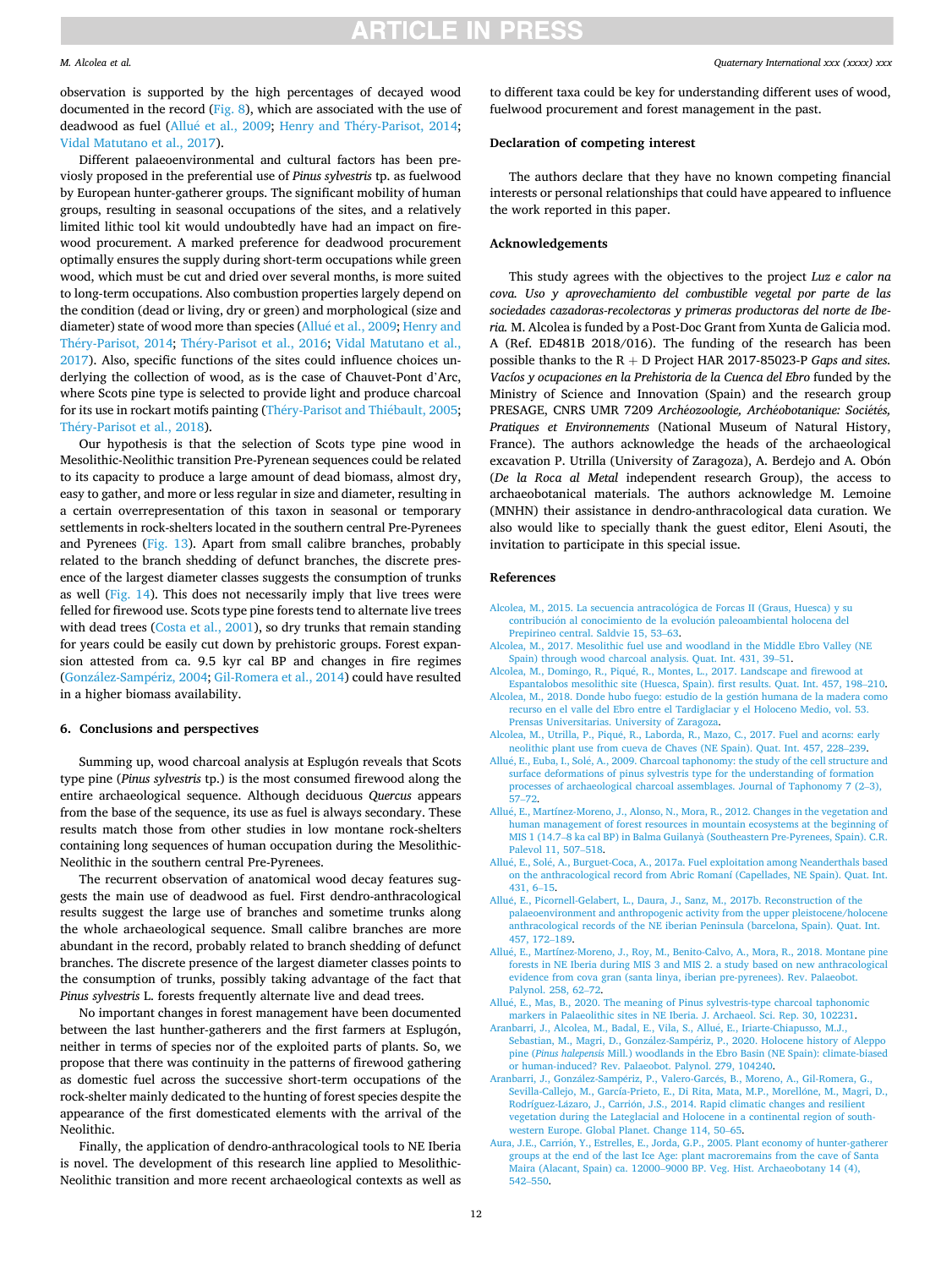# **ARTICLE IN PRESS**

### <span id="page-12-0"></span>*M. Alcolea et al.*

Badal, E., Carrión, Y., Figueiral, I., Rodríguez-Ariza, M.O., 2012a. Pinares y enebrales. El [paisaje solutrense en Iberia. Espacio Tiempo y Forma. Serie I. Prehistoria y](http://refhub.elsevier.com/S1040-6182(20)30655-8/sref15) [Arqueología 1 \(5\)](http://refhub.elsevier.com/S1040-6182(20)30655-8/sref15).

[Badal, E., Villaverde, V., Zilhao, J., 2012b. Middle Palaeolithic wood charcoal from three](http://refhub.elsevier.com/S1040-6182(20)30655-8/sref16)  [sites in south and West Iberia. Biogeographical implication. Sagvntvm Extra 13,](http://refhub.elsevier.com/S1040-6182(20)30655-8/sref16)  13–[24](http://refhub.elsevier.com/S1040-6182(20)30655-8/sref16).

- [Badal, E., Martínez-Varea, C., 2018. Different parts of the same plants. Charcoals and](http://refhub.elsevier.com/S1040-6182(20)30655-8/sref17)  [seeds from Cova de les Cendres \(Alicante, Spain\). Quat. Int. 463, 391](http://refhub.elsevier.com/S1040-6182(20)30655-8/sref17)–400.
- Barandiarán, I., Cava, A., 2002. Cazadores-recolectores en el Pirineo navarro. El sitio de Aizpea entre 8000 y el 6000 años antes de ahora. Veleia, vol. 10.

Berdejo, A., Obón, A., 2013. Un nuevo yacimiento neolítico en las sierras exteriores del Pirineo central: el Esplugón (Villobas). Bolskan 2, 139-144.

Berdejo, A., Obón, A., Utrilla, P., Laborda, R., Sierra, A., Alcolea, M., Bea, M., Domingo, R., 2018. El abrigo de El Esplugón (Molino de Billobas-Sabiñánigo, Huesca). Un ejemplo de la transición Mesolítico/Neolítico en el prepirineo oscense. In: Rodanés, J.M., Lorenzo, J.I. (Eds.), Actas del II Congreso de Arqueología y [Patrimonio Aragon](http://refhub.elsevier.com/S1040-6182(20)30655-8/sref20)és, pp. 29-40.

[Braadbaart, F., Poole, I., 2008. Morphological, chemical and physical changes during](http://refhub.elsevier.com/S1040-6182(20)30655-8/sref21)  [charcoalification of wood and its relevance to archaeological contexts. J. Archaeol.](http://refhub.elsevier.com/S1040-6182(20)30655-8/sref21)  [Sci. 35, 2434](http://refhub.elsevier.com/S1040-6182(20)30655-8/sref21)–2445.

[Bronk Ramsey, C., 2017. OxCal Program, Version 4.3. Oxford Radiocarbon Accelerator](http://refhub.elsevier.com/S1040-6182(20)30655-8/sref22)  [Unit. University of, Oxford.](http://refhub.elsevier.com/S1040-6182(20)30655-8/sref22)

Carrión, J.S., Finlayson, C., Fernandez, S., Finlayson, G., Allué, E., López-Sáez, J.A., López-Garcia, P., Gil-Romera, G., Bailey, G., González-Sampériz, P., 2008. A coastal [reservoir of biodiversity for Upper Pleistocene human populations: palaeoecological](http://refhub.elsevier.com/S1040-6182(20)30655-8/sref23)  investigations in Gorham'[s Cave \(Gibraltar\) in the context of the Iberian Peninsula.](http://refhub.elsevier.com/S1040-6182(20)30655-8/sref23)  [Quat. Sci. Rev. 27, 2118](http://refhub.elsevier.com/S1040-6182(20)30655-8/sref23)–2135.

Carrión, J.S., Fernández, S., González-Sampériz, P., Gil-Romera, G., Badal, E., Carrión, Y., López-Merino, L., López-Sáez, J.A., Fierro, E., Burjachs, F., 2010. [Expected trends and surprises in the lateglacial and Holocene vegetation history of](http://refhub.elsevier.com/S1040-6182(20)30655-8/sref24) [the iberian Peninsula and balearic islands. Rev. Palaeobot. Palynol. 162, 458](http://refhub.elsevier.com/S1040-6182(20)30655-8/sref24)–475.

Carrión, Y., Calatayud, P.G., Eixea, A., Martínez-Varea, C.M., Tormo, C., Badal, E., [Zilhao, J., Villaverde, V., 2019. Climate, environment and human behaviour in the](http://refhub.elsevier.com/S1040-6182(20)30655-8/sref25) [Middle Palaeolithic of Abrigo de la Quebrada \(Valencia, Spain\): the evidence from](http://refhub.elsevier.com/S1040-6182(20)30655-8/sref25)  [charred plant and micromammal remains. Quat. Sci. Rev. 217, 152](http://refhub.elsevier.com/S1040-6182(20)30655-8/sref25)–168.

Caruso-Fermé, L., Huerta, R., Théry-Parisot, I., 2013. ¿Recolectar o cortar?: modalidades de adquisición del material leñoso en cazadores-recolectores de Patagonia. In: [Zangrando, A., Barberena, R., Gil, A., Neme, G., Giardina, M., Luna, L., Otaola, C.,](http://refhub.elsevier.com/S1040-6182(20)30655-8/sref26) Paulides, S., Salgán, L., Tívoli, A. (Eds.), Tendencias teórico-metodológicas y casos [de estudio en la arqueología de la Patagonia. Museo de Historia Natural de San](http://refhub.elsevier.com/S1040-6182(20)30655-8/sref26)  [Rafael and INAPL, pp. 281](http://refhub.elsevier.com/S1040-6182(20)30655-8/sref26)–287.

Caruso-Fermé, L., Théry-Parisot, I., 2018. The shrinkage cracks and the diameter of the [log: an experimental approach towards fuel management by patagonian hunter](http://refhub.elsevier.com/S1040-6182(20)30655-8/sref27)gatherer (Paredón Lanfré site Río Negro Province, Argentina). Archaeol. Anthropol. [Sci. 10 \(7\), 1821](http://refhub.elsevier.com/S1040-6182(20)30655-8/sref27)–1829.

Chabal, L., 1997. Forêts et sociétés en Languedoc (Néolithique final, Antiquité tardive): l'anthracologie, méthode et paléoécologie. Documents d'Archéologie Française, vol. [63. Maison des Sciences de l](http://refhub.elsevier.com/S1040-6182(20)30655-8/sref28)'Homme, Paris.

- [Chabal, L., Fabre, L., Terral, J.F., Th](http://refhub.elsevier.com/S1040-6182(20)30655-8/sref29)´ery-Parisot, I., 1999. L'Anthracologie. La Botanique. [Errance, París, pp. 43](http://refhub.elsevier.com/S1040-6182(20)30655-8/sref29)–104.
- [Costa, M., Morla, C., Sainz, H., 2001. Los Bosques Ib](http://refhub.elsevier.com/S1040-6182(20)30655-8/sref30)éricos. Una Interpretación Geobotánica. Planeta, Madrid.

Courty, M.A., Allu´[e, E., Henry, A., 2020. Forming mechanisms of vitrified charcoals in](http://refhub.elsevier.com/S1040-6182(20)30655-8/sref31)  [archaeological firing- assemblages. J. Archaeolog. Sci. Rep. 30, 102215](http://refhub.elsevier.com/S1040-6182(20)30655-8/sref31).

[Deleuze, C., Monreau, F., Renaud, J.P., Vivien, Y., Rivoire, M., Santenoise, Ph,](http://refhub.elsevier.com/S1040-6182(20)30655-8/sref32)  Longuetaud, F., Mothe, F., Hervé, J.C., Vallet, P., 2014. Estimer le volume total d'un arbre, quelles que soient l'[essence, la taille, la sylviculture, la station. RDV Tech.](http://refhub.elsevier.com/S1040-6182(20)30655-8/sref32)  [ONF 44, 22](http://refhub.elsevier.com/S1040-6182(20)30655-8/sref32)–32.

[Dufraisse, A., 2006. Charcoal anatomy potential, wood diameter and radial growth. In:](http://refhub.elsevier.com/S1040-6182(20)30655-8/sref33) [Dufraisse, A. \(Ed.\), Charcoal Analysis: New Analytical Tools and Methods for](http://refhub.elsevier.com/S1040-6182(20)30655-8/sref33)  [Archaeology. Papers from the Table Ronde Held in Basel 2004, vol. 1483. BAR](http://refhub.elsevier.com/S1040-6182(20)30655-8/sref33) [International Series, pp. 47](http://refhub.elsevier.com/S1040-6182(20)30655-8/sref33)–59.

[Dufraisse, A., García-Martínez, M.S., 2011. Mesurer les diam](http://refhub.elsevier.com/S1040-6182(20)30655-8/sref34)ètres du bois de feu en [anthracologie. Anthropobotanica 1, 1](http://refhub.elsevier.com/S1040-6182(20)30655-8/sref34)–18.

[Dufraisse, A., Coubray, S., Girardclos, O., Nocus, N., Lemoine, M., Dupouey, J.L.,](http://refhub.elsevier.com/S1040-6182(20)30655-8/sref35) [Marguerie, D., 2017. Anthraco-typology as a key approach to past firewood](http://refhub.elsevier.com/S1040-6182(20)30655-8/sref35)  [exploitation and woodland management reconstructions. Dendrological reference](http://refhub.elsevier.com/S1040-6182(20)30655-8/sref35) [dataset modelling with dendro-anthracological tools. Quat. Int. 463, 232](http://refhub.elsevier.com/S1040-6182(20)30655-8/sref35)–249.

[Dufraisse, A., Bardin, J., Picornell-Gelabert, L., Coubray, S., García-Martínez, M.S.,](http://refhub.elsevier.com/S1040-6182(20)30655-8/sref36) [Lemoine, M., Vila, S., 2020. Pith location tool and wood diameter estimation:](http://refhub.elsevier.com/S1040-6182(20)30655-8/sref36)  [validity and limits tested on seven taxa to approach the length of the missing radius](http://refhub.elsevier.com/S1040-6182(20)30655-8/sref36)  [on archaeological wood and charcoal fragments. J. Archaeol. Sci. Rep. 29, 102166.](http://refhub.elsevier.com/S1040-6182(20)30655-8/sref36)

Franco-Múgica, F., Gómez-Manzaneque, F., Maldonado, J., Morla, C., Sainz-Ollero, H., [2001. The holocene history of Pinnus forests in the Spanish northern meseta.](http://refhub.elsevier.com/S1040-6182(20)30655-8/sref37) [Holocene 11 \(3\), 343](http://refhub.elsevier.com/S1040-6182(20)30655-8/sref37)–358.

Franco-Múgica, F., García-Antón, M., Maldonado-Ruiz, J., Morla, C., Sainz, H., 2005. [Ancient pine forest on inland dunes in the Spanish northern meseta. Quat. Res. 63](http://refhub.elsevier.com/S1040-6182(20)30655-8/sref38) [\(1\), 1](http://refhub.elsevier.com/S1040-6182(20)30655-8/sref38)–14.

[García-Esteban, L., Guindeo-Casasus, A., Peraza-Oramas, C., de Palacios, P., 2003. La](http://refhub.elsevier.com/S1040-6182(20)30655-8/sref39) madera y su anatomía. Anomalías y defectos, estructura microscópica de coníferas y frondosas, identificación de maderas, descripción de especies y pared celular. [Mundi-Prensa, Madrid](http://refhub.elsevier.com/S1040-6182(20)30655-8/sref39).

[García-Martínez, M.S., Dufraisse, A., 2012. Correction factors on archaeological Wood](http://refhub.elsevier.com/S1040-6182(20)30655-8/sref40) [diameter estimation. Sagvntvm Extra 13, 283](http://refhub.elsevier.com/S1040-6182(20)30655-8/sref40)–290.

García-Martínez de Lagrán, I., Iriarte, E., García-Gazólaz, J., Tejedor, C., Gibaja, J.F., Moreno-García, M., Pérez-Jordá, G., Ruíz-Alonso, M., Sesma, J., Garrido-Pena, R., Carrancho, A., Peña-Chocarro, L., Rojo, M., 2016. 8.2 ka BP paleoclimatic event and [the Ebro valley mesolithic groups: preliminary data from Artusia rock shelter](http://refhub.elsevier.com/S1040-6182(20)30655-8/sref41) (Unzu´[e, Navarra, Spain\). Quat. Int. 403, 151](http://refhub.elsevier.com/S1040-6182(20)30655-8/sref41)–173.

*Quaternary International xxx (xxxx) xxx*

Gil-Romera, G., González-Sampériz, P., Lasheras, L., Sevilla-Callejo, M., Moreno, A., Valero-Garcés, B., López-Merino, L., Carrión, J.S., Pérez-Sanz, A., Aranbarri, J., [García-Prieto, E., 2014. Biomass-modulated fire dynamics during the last](http://refhub.elsevier.com/S1040-6182(20)30655-8/sref42)  glacial–[interglacial transition at the cntral pyrenees \(Spain\). Paleogeogr.](http://refhub.elsevier.com/S1040-6182(20)30655-8/sref42) [Paleoclimatol. Paleoecol. 402, 113](http://refhub.elsevier.com/S1040-6182(20)30655-8/sref42)–124.

González-Sampériz, P., 2004. Evolución paleoambiental del sector central de la cuenca [del Ebro durante el Pleistoceno superior y Holoceno. Instituto Pirenaico de Ecología,](http://refhub.elsevier.com/S1040-6182(20)30655-8/sref43)  [Zaragoza](http://refhub.elsevier.com/S1040-6182(20)30655-8/sref43).

González-Sampériz, P., Valero-Garcés, B., Carrión, J.S., Peña-Monné, J.L., García-Ruiz, J. [M., Martí Bono, C., 2005. Glacial and Lateglacial vegetation in northeastern Spain:](http://refhub.elsevier.com/S1040-6182(20)30655-8/sref44) [new data and a review. Quat. Int. 140, 4](http://refhub.elsevier.com/S1040-6182(20)30655-8/sref44)–20.

González-Sampériz, P., Aranbarri, J., Pérez-Sanz, A., Gil-Romera, G., Moreno, A., Leunda, M., Sevilla-Callejo, M., Corella, J.P., Morellón, M., Oliva, B., Valero-Garcés, B., 2017. Environmental and climate change in the southern Central [Pyrenees since the last glacial maximum: a view from the lake records. Catena 149,](http://refhub.elsevier.com/S1040-6182(20)30655-8/sref45)  668–[688](http://refhub.elsevier.com/S1040-6182(20)30655-8/sref45).

[Greguss, P., 1955. Identification of Living Gymnosperms on the Basis of Xylotomy.](http://refhub.elsevier.com/S1040-6182(20)30655-8/sref46)  Akadémiai Kiado, Budapest.

[Heinz, C., Vernet, J.L., 1995. Analisi antracologica dels nivells mesolítics i del neolític](http://refhub.elsevier.com/S1040-6182(20)30655-8/sref47)  [antic de la Balma de la Margineda. Paleoecologia i relacions home-vegetacio. In:](http://refhub.elsevier.com/S1040-6182(20)30655-8/sref47) ´ [Guilaine, En J., Martzluff, M. \(Eds.\), Les excavacions a la Balma de la Margineda](http://refhub.elsevier.com/S1040-6182(20)30655-8/sref47) [\(1979-1991\). Serie Prehistoria d](http://refhub.elsevier.com/S1040-6182(20)30655-8/sref47)'Andorra 3. Govern d'Andorra, pp. 26–64.

Henry, A., Théry-Parisot, I., 2014. From Evenk campfires to prehistoric hearths: charcoal [analysis as a tool for identifying the use of rotten wood as fuel. J. Archaeol. Sci. 52,](http://refhub.elsevier.com/S1040-6182(20)30655-8/sref48)  321–[336, 2014.](http://refhub.elsevier.com/S1040-6182(20)30655-8/sref48)

Laborda, R., 2019. El Neolítico antiguo en el Valle Medio del Ebro. Una visión desde la cerámica y las dataciones radiocarbónicas. Prensas Universitarias. University of [Zaragoza](http://refhub.elsevier.com/S1040-6182(20)30655-8/sref49).

[Magny, M., Miramont, C., Sivan, O., 2002. Assessment of the impact of climate and](http://refhub.elsevier.com/S1040-6182(20)30655-8/sref50)  [anthropogenic factors on Holocene Mediterranean vegetation in Europe on the basis](http://refhub.elsevier.com/S1040-6182(20)30655-8/sref50)  [of palaeohydrological records. Paleogeogr. Paleoclimatol. Paleoecol 186 \(1](http://refhub.elsevier.com/S1040-6182(20)30655-8/sref50)–2), 47–[59](http://refhub.elsevier.com/S1040-6182(20)30655-8/sref50).

[Marguerie, D., Hunot, J.Y., 2007. Charcoal analysis and dendrology: data from](http://refhub.elsevier.com/S1040-6182(20)30655-8/sref51)  [archaeological sites in north-western France. J. Archaeol. Sci. 34 \(9\), 1417](http://refhub.elsevier.com/S1040-6182(20)30655-8/sref51)–1433.

[Mazo, C., Alcolea, M., 2020. New data concerning neanderthal occupation in the iberian](http://refhub.elsevier.com/S1040-6182(20)30655-8/sref52)  system: first results from the late Pleistocene (MIS 3) aguilón P5 cave site (NE [Iberia\). Quat. Int. 551, 105](http://refhub.elsevier.com/S1040-6182(20)30655-8/sref52)–122.

[McParland, L., Collinson, M.E., Scott, A.C., Campbell, G., Veal, R., 2010. Is vitrification in](http://refhub.elsevier.com/S1040-6182(20)30655-8/sref53)  [charcoal a result of high temperature burning of wood? J. Archaeol. Sci. 37 \(10\),](http://refhub.elsevier.com/S1040-6182(20)30655-8/sref53)  2679–[2687](http://refhub.elsevier.com/S1040-6182(20)30655-8/sref53).

Montes, L., Domingo, R., González-Sampériz, P., Sebastián, M., Aranbarri, J., Castaños, P., Alcolea, M., García-Simón, L.M., Laborda, R., 2016. Landscape [resources and people during the mesolithic and neolithic times in NE Iberia: the Arba](http://refhub.elsevier.com/S1040-6182(20)30655-8/sref54)  [de Biel basin. Quat. Int. 403, 133](http://refhub.elsevier.com/S1040-6182(20)30655-8/sref54)–150.

[Moskal-del Hoyo, M., Wachowiak, M., Blanchette, R.A., 2010. Preservation of fungi in](http://refhub.elsevier.com/S1040-6182(20)30655-8/sref55)  [archaeological charcoal. J. Archaeol. Sci. 37 \(9\), 2106](http://refhub.elsevier.com/S1040-6182(20)30655-8/sref55)–2116.

Morellón, M., Valero-Garcés, B., Vegas-Vilarrúbia, T., González-Sampériz, P. [Romero, O., Delgado-Huertas, A., Mata, P., Moreno, A., Rico, M., Corella, J.P., 2009.](http://refhub.elsevier.com/S1040-6182(20)30655-8/sref56)  [Lateglacial and Holocene palaeohydrology in the western mediterranean region: the](http://refhub.elsevier.com/S1040-6182(20)30655-8/sref56)  [lake estanya record \(NE Spain\). Quat. Sci. Rev. 28 \(25](http://refhub.elsevier.com/S1040-6182(20)30655-8/sref56)–26), 2582–2599.

[Obea, L., 2014. El paisaje neolítico: un estudio preliminar de los restos antracologicos de](http://refhub.elsevier.com/S1040-6182(20)30655-8/sref57) ´ [Coro Trasito \(Tella\). In: Clemente, I., Gassiot, E., Rey, J. \(Eds.\), Sobrarbe antes de](http://refhub.elsevier.com/S1040-6182(20)30655-8/sref57)  [Sobrarbe. Pinceladas de historia de los Pirineos. Centro de estudios de Sobrarbe,](http://refhub.elsevier.com/S1040-6182(20)30655-8/sref57) [pp. 43](http://refhub.elsevier.com/S1040-6182(20)30655-8/sref57)–54.

Obea, L., Piqué, R., Martin, M., Gassiot, E., 2011. The exploitation of forest resources in [mountain areas during the Neolithic in the northeast of the Iberian Peninsula.](http://refhub.elsevier.com/S1040-6182(20)30655-8/sref58)  [Sagvntvm Extra 11, 129](http://refhub.elsevier.com/S1040-6182(20)30655-8/sref58)–130.

[Obon, A., Berdejo, A., Laborda, R., Sierra, A., Alcolea, A., Bea, M., Domingo, R.,](http://refhub.elsevier.com/S1040-6182(20)30655-8/sref59) ´ Utrilla, P., 2019. L'abri de L'Esplugón (Villobas-Sabiñánigo, Huesca, Espagne): apports des données à la question de la transition Mésolithique-Néolithique dans les Pré-Pyrénées centrales. In: Deschamps, M., Costamagno, S., Milcent, P.Y., Pétillon, J.-M., Renard, C., Valdeyron, N., dirs (Eds.), La conquête de la montagne: des premières occupations humaines à l'anthropisation du milieu. Éditions du Comité des travaux historiques et scientifiques, pp. 1–24.

Paradis-Grenouillet, S., Dufraisse, A., Allée, P., 2013. Tree ring curvature measures and [wood diameter: comparison of different imaging techniques. In: Damblon, F. \(Ed.\),](http://refhub.elsevier.com/S1040-6182(20)30655-8/sref60) [IVe International Meeting of Anthracology \(Bruxelles, Septembre 2008\). BAR](http://refhub.elsevier.com/S1040-6182(20)30655-8/sref60)  [International Series, pp. 173](http://refhub.elsevier.com/S1040-6182(20)30655-8/sref60)–182.

Plà, S., Catalán, J., 2005. Chrysophyte cysts from lake sediments reveal the submillennial [winter/spring climate variability in the northwestern Mediterranean region](http://refhub.elsevier.com/S1040-6182(20)30655-8/sref61)  [throughout the Holocene. Clim. Dynam. 24, 263](http://refhub.elsevier.com/S1040-6182(20)30655-8/sref61)–278.

Pérez-Sanz, A., 2014. Holocene Climate, Vegetation and Human Impact in the Western [Mediterranean Inferred from Pyrenean Lake Records and Climate Models. University](http://refhub.elsevier.com/S1040-6182(20)30655-8/sref62)  [of Zaragoza. Unpublished PhD](http://refhub.elsevier.com/S1040-6182(20)30655-8/sref62).

Pérez-Sanz, A., González-Sampériz, P., Moreno, A., Valero, B., Gil-Romera, G., Rieradevall, M., Tarrats, P., Lasheras, L., Morellón, M., Belmonte, A., Sancho, C., [2013. Holocene climate variability, vegetation dynamics and fire regime in the](http://refhub.elsevier.com/S1040-6182(20)30655-8/sref63) [central Pyrenees: the Basa de la Mora sequence \(NE Spain\). Quat. Sci. Rev. 73,](http://refhub.elsevier.com/S1040-6182(20)30655-8/sref63) 149–[169](http://refhub.elsevier.com/S1040-6182(20)30655-8/sref63).

Picornell-Gelabert, L., Dufraisse, A., 2018. Wood for building: woodland exploitation for timber procurement in the prehistoric and protohistoric balearic islands (mallorca and menorca; western mediterranean). Environ. Archaeol. [https://doi.org/10.1080/](https://doi.org/10.1080/14614103.2018.1521086)  [14614103.2018.1521086](https://doi.org/10.1080/14614103.2018.1521086).